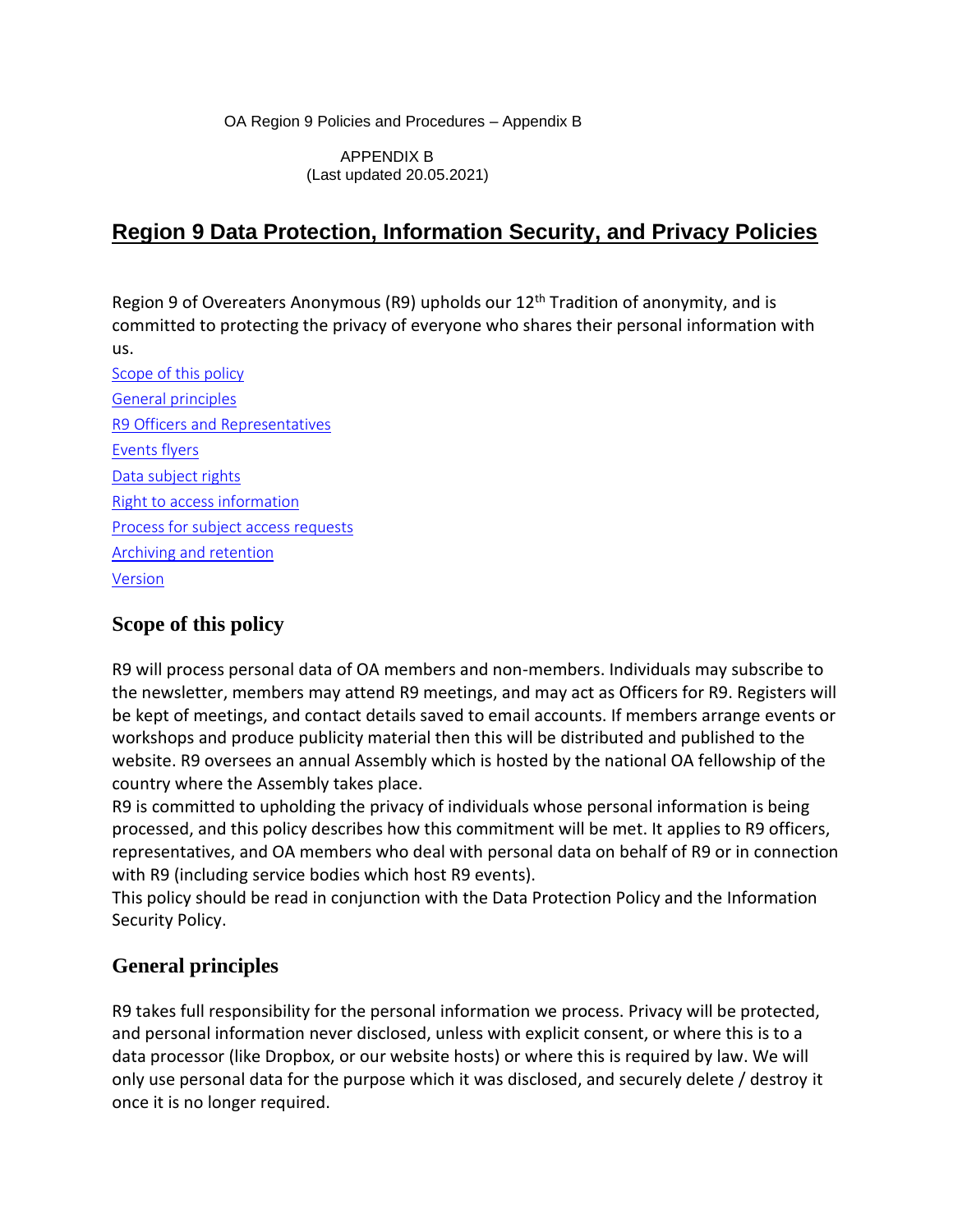## <span id="page-1-0"></span>**R9 Officers, Subcommittee members, Trustees and Representatives**

OA members giving service to R9 in any of these positions will supply their contact details to R9 so that they can be contacted in order to fulfil their role within OA. If their contact details change they should notify the Chair of R9 (chair@oaregion9.org) so that the records can be updated.

The details of the officers / representatives will be held on record for the period stated in the table below. If they have signed a register of attendance at meetings then this record will be kept as below. Details will not be shared with third parties, save that email addresses will (in the course of their use) be shared with email providers, and information will be held on Dropbox.

If any officer or representative would like to object to the processing of their data, or request that processing be restricted, they should do so in writing to the Chair of R9.

## **Sponsor lists, Translation Lists**

R9 maintains lists of individuals who have agreed to act as sponsors / provide 12 step outreach or provide translation of documents. Other similar lists may be generated at times. Consent will be sought and obtained from people named on the list, who may have their information removed at any time.

#### **Assembly / Convention attendees**

Individuals are required to register in advance of attending the R9 Assembly / Convention, and at that point they will be provided with a privacy notice which explains who will hold their data and how it will be processed. The period for which data will be retained is set out in the table below. Different principles apply to those attending in a personal capacity as compared with those who are attending in a service position.

#### **Group representatives (information received from WSO)**

OA World Service Organisation holds a register for OA meetings globally. Local groups and service bodies are required to provide contact details to this register. This data is then shared by WSO to R9 so that R9 can reach out to representatives within the area covered by the Region. This may include full names (if given to WSO), home address, email address and telephone number. If any individual wishes to be removed from the list held by WSO then they will need to contact WSO directly. They can contact R9 to have their details deleted from the R9 records.

## <span id="page-1-1"></span>**Events flyers**

OA members sometimes supply their contact details in flyers and promotional material for events and workshops. The flyers supplied to R9 for this purpose will be published on the website. A record will be kept of what information is provided. Once the event has passed then the flyer will be removed from the website.

If the OA member wishes to have the flyer removed prior to the event then they should contact the Chair of R9 who will direct the Website Officer to ensure that the flyer is removed.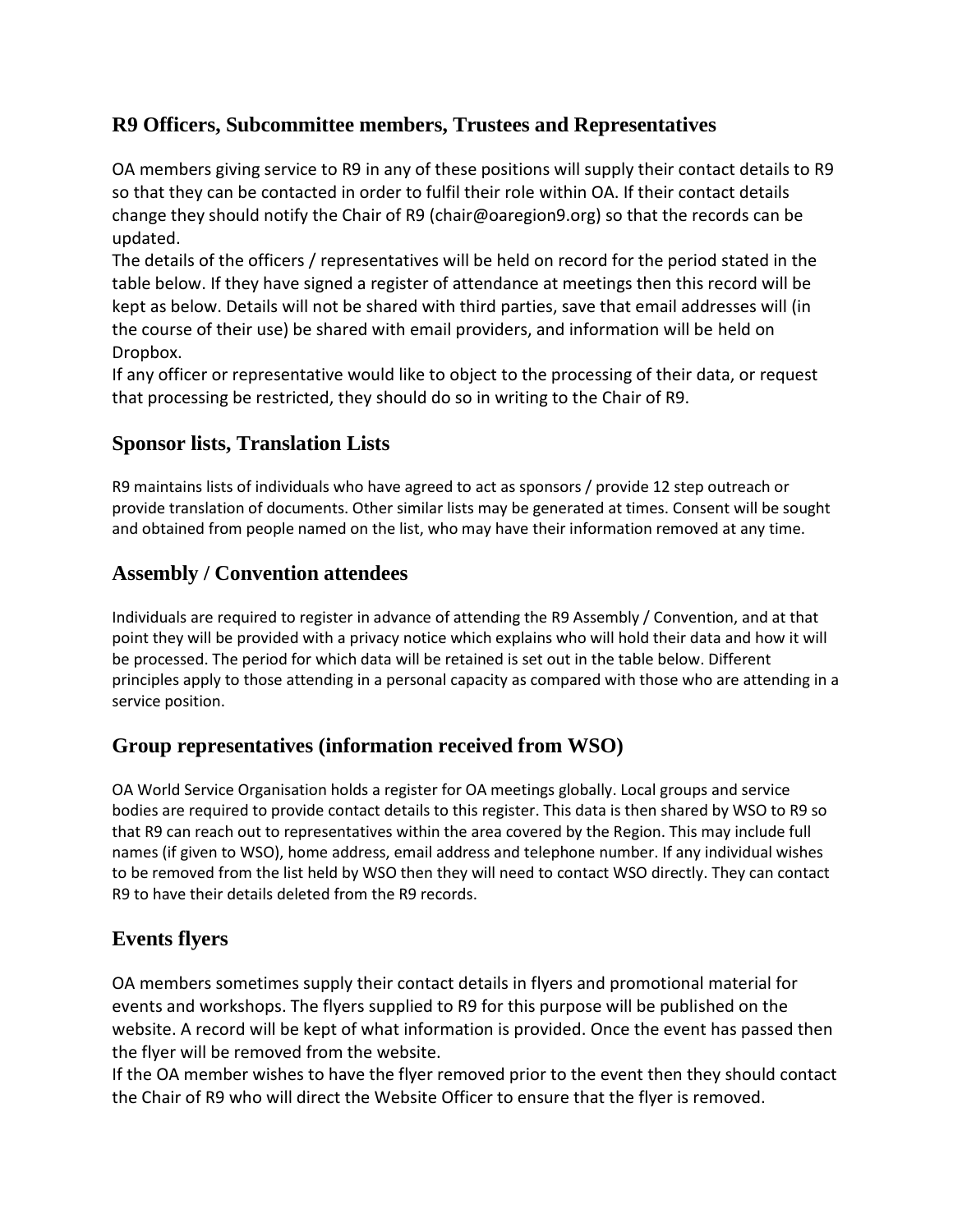## **Data subject rights**

Under the GDPR, data subjects (people whose data is being processed), have several rights:

- a) The right t[o know](https://gdpr-info.eu/art-15-gdpr/) what data has been collected about them, and how such data has been processed
- b) The right t[o make changes](https://gdpr-info.eu/art-16-gdpr/) to inaccurate data
- c) The right t[o withdraw consent](https://gdpr-info.eu/art-7-gdpr/) to data processing
- d) The right to ask for data to be [deleted](https://gdpr-info.eu/art-17-gdpr/)
- e) The right t[o object](https://gdpr-info.eu/art-21-gdpr/) to data processing, or for it to b[e restricted](https://gdpr-info.eu/art-18-gdpr/)
- f) The right t[o data portability](https://gdpr-info.eu/art-20-gdpr/) (this only applies to automated processing, which does not happen in the context of R9)
- g) The right t[o complain](https://gdpr-info.eu/art-77-gdpr/) to the Information Commissioners Office

<span id="page-2-0"></span>If you would like to exercise any of these rights then please contact the Chair of R9.

#### **Consent to share information outside EU**

Region 9 covers a wide geographical area, extending beyond the EU to include countries and territories in Africa, the Middle East and Western Asia. This means that R9 officers and service bodies based outside the EU may receive personal data via R9. Some may have data protection policies akin to the GDPR and others may not. In these circumstances the GDPR requires specific consent to be obtained from data subjects in order to permit their personal data to be processed. Such consent will be sought.

#### **Right to access information**

Individuals have the right to access any personal data that relates to them which R9 holds, and to be given the following information:

- The reason why the data is held
- The source of the data (if not directly from the individual themselves)
- Whether it has been disclosed to anyone else, and if so, who
- How long it will be stored
- The right to request that the data be updated, or deleted, or processing restricted in any way
- The right to lodge a complaint to the [Information Commissioners Office](https://ico.org.uk/)
- Whether any automated decision-making was used to process the data
- Whether the information has been shared outside the EU and if so the mechanisms in place to protect data

This is called a 'subject access request'. Any person who wishes to exercise this right should contact the Chair of R9 via email [\(chair@oaregion9.org\)](mailto:chair@oaregion9.org). The information should be provided within 30 days, without charge. The Chair will always verify the identity of anyone making a subject access request before handing over any information.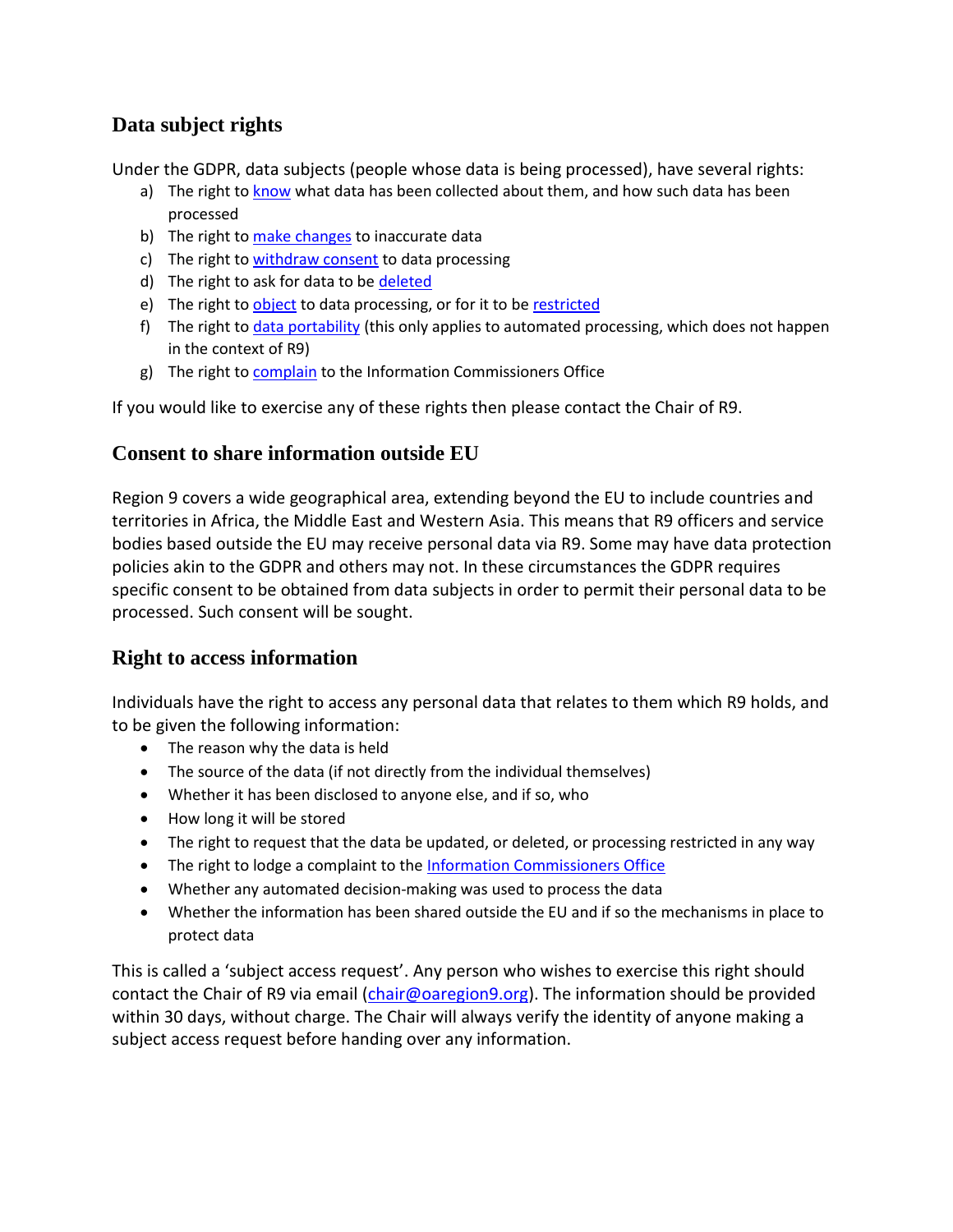#### <span id="page-3-0"></span>*Process for subject access requests*

Any subject access requests should be forwarded to the Chair of R9, who should record them in the SAR template.

The individual making the request should be contacted and their identity confirmed, if necessary by a telephone conversation, or by being asked to supply written evidence of their identity.

The Chair should collaborate with other Officers to identify all information which is held concerning the subject. OA does not collect a great deal of personal data, and so it is likely that the information will be limited to their inclusion on a list, register of attendance at meetings, and their subscription to the newsletter, however if the person has been an officer or R9 representative or trustee then there may be more information, including emails from them and concerning them.

All material should be reviewed and an assessment made of whether it can be immediately disclosed, or whether disclosure may adversely affect the rights and freedoms of another individual. Information about a third party should not be disclosed, and this can be edited out of documents.

Nothing should be disclosed that might prejudice a legal investigation, or where disclosure would breach some other legal duty. Specialist advice should be sought if there is any concern about whether disclosure should not be made.

The general rule is that material should be disclosed within 30 days of the request being made, although if it will take longer to prepare the disclosure then the subject should be contacted within 30 days, and informed of the delay and likely timescale for disclosure. Disclosure must be made within 90 days of the request.

If no information is held about the data subject then they should be informed.

If information is held but no disclosure is made then the data subject should be informed that no action will be taken on their request, and that they have the right to complain to the ICO. A brief description of the disclosure should be recorded in the SAR template, together with the timing of any disclosure, and any non-disclosed material, with reasons given for non-disclosure.

#### <span id="page-3-1"></span>**Archiving and retention**

Personal data should only be stored for the minimum period necessary, consistent with the purpose for which it was processed. Once the retention period has elapsed it is the responsibility of the person controlling the data to delete it. Officers are responsible for managing their own Dropbox folders and email accounts, and R9 representatives responsible for their group's email addresses.

| <b>Description of data</b> | Period to keep                      |
|----------------------------|-------------------------------------|
| Contact details for R9     |                                     |
| Officers (including        | 1 year after leaving office         |
| sub-committees)            |                                     |
| Register of R9             |                                     |
| meeting attendance         | 1 year after attend meeting         |
| Emails                     | 1 year after email received or sent |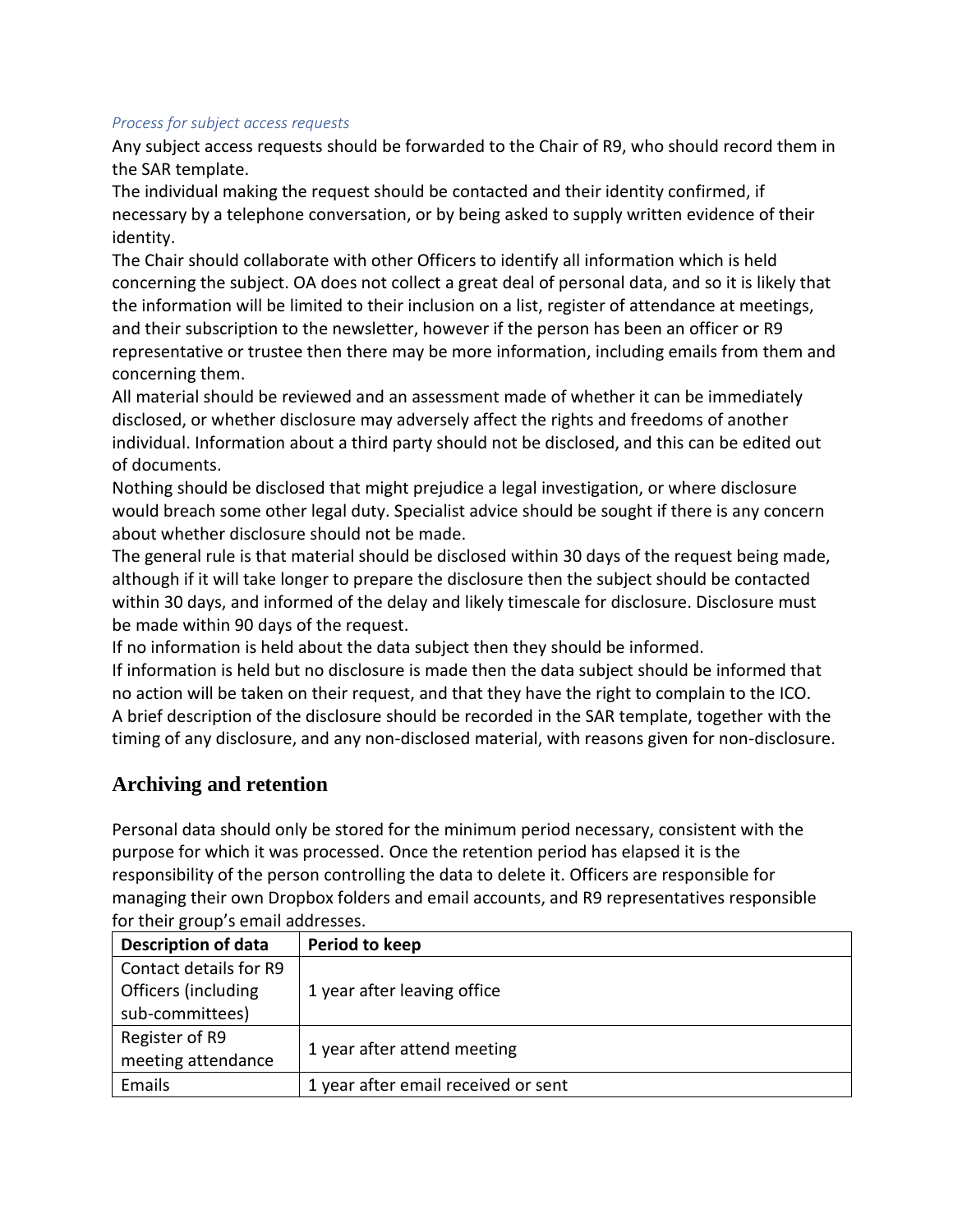| <b>Description of data</b>                                         | Period to keep                                                                                                                                   |  |  |  |  |  |
|--------------------------------------------------------------------|--------------------------------------------------------------------------------------------------------------------------------------------------|--|--|--|--|--|
| <b>Financial records</b><br>(including emails)                     | 6 years after end of financial year to which they relate                                                                                         |  |  |  |  |  |
| Events agenda packs                                                | 6 years after event, to enable follow up and accountability, including<br>financial accountability                                               |  |  |  |  |  |
| Dropbox folder<br>contents                                         | Officer access to Dropbox deleted by Dropbox Admin once handover<br>period finished<br>Contents of folders deleted in accordance with this table |  |  |  |  |  |
| Sponsor List /<br>Translations List (or<br>similar)                | Whilst consent is in place                                                                                                                       |  |  |  |  |  |
| Assembly /<br><b>Convention attendees</b><br>(personal capacity *) | Four months after attendance (to provide follow up material)<br>*Fellows who are not officers and reps                                           |  |  |  |  |  |
| Assembly<br>Representative<br>(service position)                   | Data will be kept for 2 years and 3 months after the assembly<br>attended.                                                                       |  |  |  |  |  |
| Data for local groups<br>and service bodies<br>received from WSO   | This data is updated from WSO on a quarterly basis                                                                                               |  |  |  |  |  |
| Newsletter<br>subscribers                                          | Whilst consent is in place                                                                                                                       |  |  |  |  |  |

## **Version**

This policy was drafted on 5<sup>th</sup> May 2020, and approved by R9 on [INSERT DATE]. Any questions about this policy or any queries concerning data protection matters should be raised with the Chair of R9 (chair@oaregion9.org)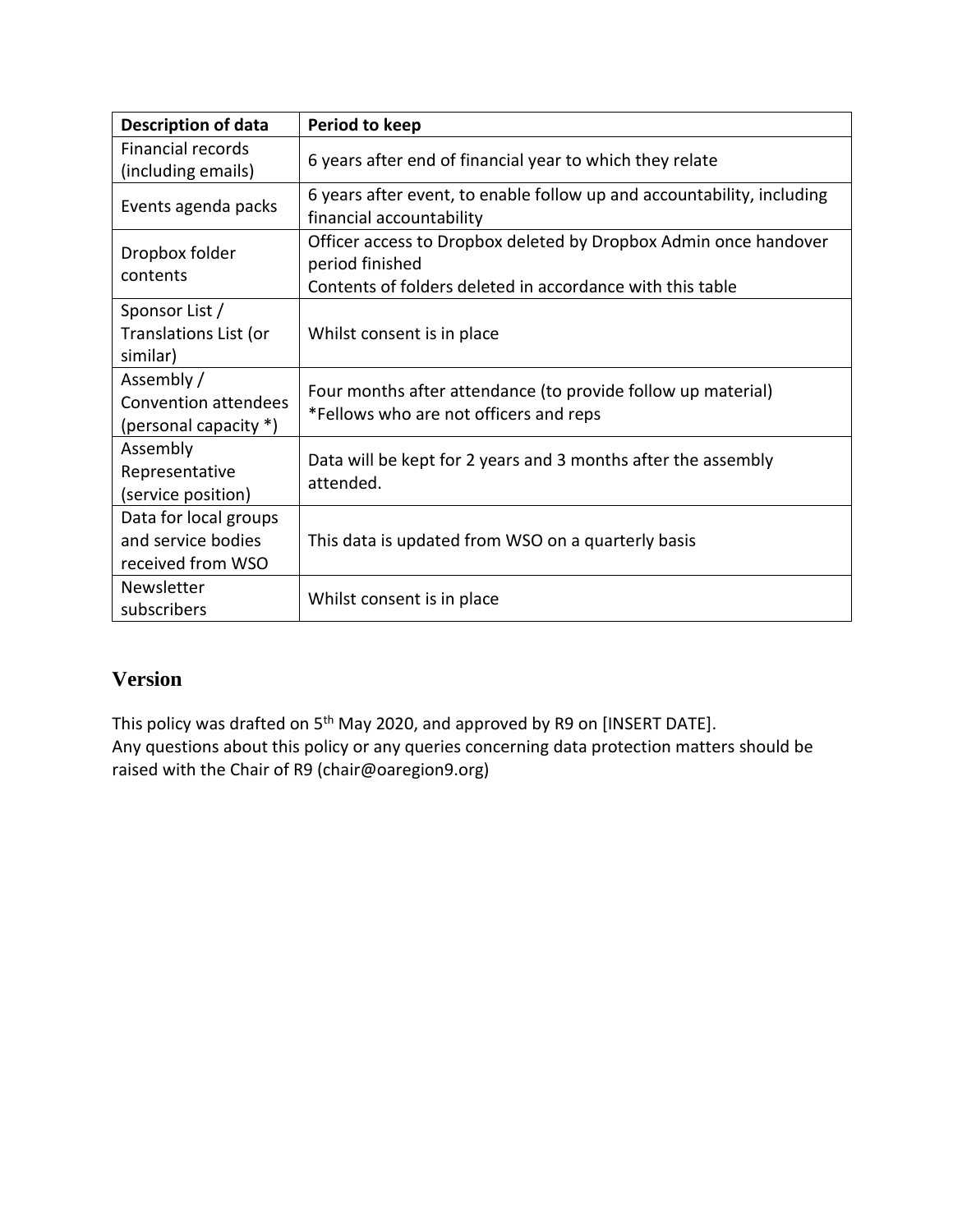# **2. Data Protection Policy**

Region 9 of Overeaters Anonymous is committed to protecting the rights and freedoms of all individuals in relation to the processing of their personal data and provides the Data Protection policy for everyone to follow.

<span id="page-5-1"></span>[Scope of this policy](#page-5-1) **[Definitions](#page-5-0)** [Processing](#page-6-0) [Personal data](#page-6-1) [Sensitive personal data](#page-6-2) [GDPR data protection principles](#page-6-3) Responsibilities of R9 [Officers and Members](#page-7-0) [Prohibited activities](#page-8-0) [Implications of breaching this policy](#page-8-1) [Version](#page-8-2)

## **Scope of this policy**

R9 needs to collect and keep certain types of information about the people with whom it deals. This includes OA members, subcommittee officers, trustees, R9 officers, and group representatives. It needs to process this information for a variety of reasons, such as to record who has attended meetings, distribute a newsletter, and share contact details for members who provide translations.

OA needs to comply with the [General Data Protection Regulation](https://gdpr-info.eu/) (and current [UK Data](http://www.legislation.gov.uk/ukpga/1998/29/contents)  [Protection Act\)](http://www.legislation.gov.uk/ukpga/1998/29/contents) when processing this kind of information. To ensure this happens, we have developed this policy which sets out the obligations of R9 Officers, OA members, trustees, R9 representatives and subcommittee officers.

This policy and the GDPR apply to all personal information handled by R9, both that held in paper files and data held electronically. So long as the processing of the data is carried out for R9 purposes, it also applies regardless of where data is held, (for example, it covers data held on shared Dropbox folders and on mobile devices such as mobile phones or laptops) and regardless of who owns the PC/device on which it is stored.

To comply with the law, personal information must be collected and used fairly, stored safely and not disclosed unlawfully.

## <span id="page-5-0"></span>**Definitions**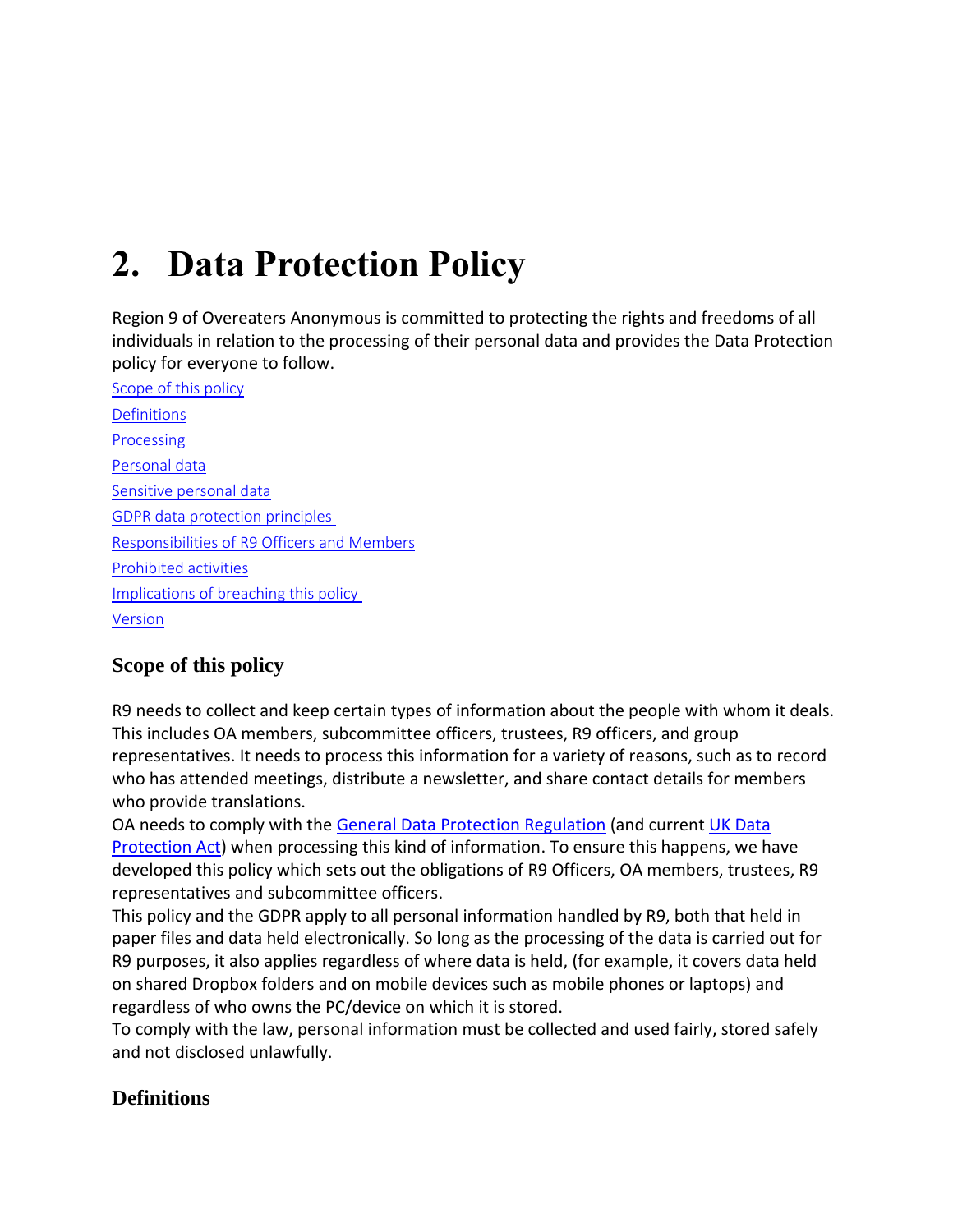#### <span id="page-6-0"></span>*Processing*

'Processing' data is widely defined and includes every plausible form of action that could be taken in relation to the data such as obtaining, recording, keeping, or using it in any way; sharing or disclosing it; erasing and destroying it.

#### <span id="page-6-1"></span>*Personal data*

Data which relates to a living individual who can be identified from that data or from that data and other information which may be in the possession of the person who has access to the data.

Examples of personal data are the name and address of an OA member, and their email address or telephone number. This sort of information is often gathered by R9, for example by taking a register of attenders at Assembly, holding a list of subscribers to the newsletter, collating a list of OA representatives for an area, managing subcommittees or sharing the contact details of a member who is on a sponsor list.

#### <span id="page-6-2"></span>*Sensitive personal data*

Personal data consisting of information relating to:

- race or ethnic origin of the data subject
- their political opinions
- their religious beliefs or other beliefs of a similar nature
- whether they are a member of a trade union
- their genetic or biometric data
- their physical or mental health or condition
- their sexual life
- any commission or alleged commission by them of any offence
- any proceedings for any offence committed or alleged to have been committed by them, the disposal of such proceedings or the sentence of any court in such proceedings.

R9 will rarely have access to sensitive data, save for the fact that any member of OA has, by reason of declaring their membership, shared information about their physical or mental health or condition.

<span id="page-6-3"></span>Particular care should be taken in processing sensitive data.

#### **GDPR data protection principles**

Anyone using personal data must comply with the six Data Protection Principles set out in [Article 5 of the GDPR](https://gdpr-info.eu/art-5-gdpr/) as they define how personal data can be legally processed. In summary these state that personal data shall:

- Be processed lawfully, fairly and in a transparent manner in relation to the data subject ('lawfulness, fairness and transparency')
- Be collected for specified explicit and legitimate purposes and not further processed in a manner that is incompatible with those purposes.
- Be adequate, relevant and limited to what is necessary in relation to the purposes for which they are processed ('data minimisation').
- Be accurate and kept up to date ('accuracy').
- Not be kept for any longer than is necessary ('storage limitation').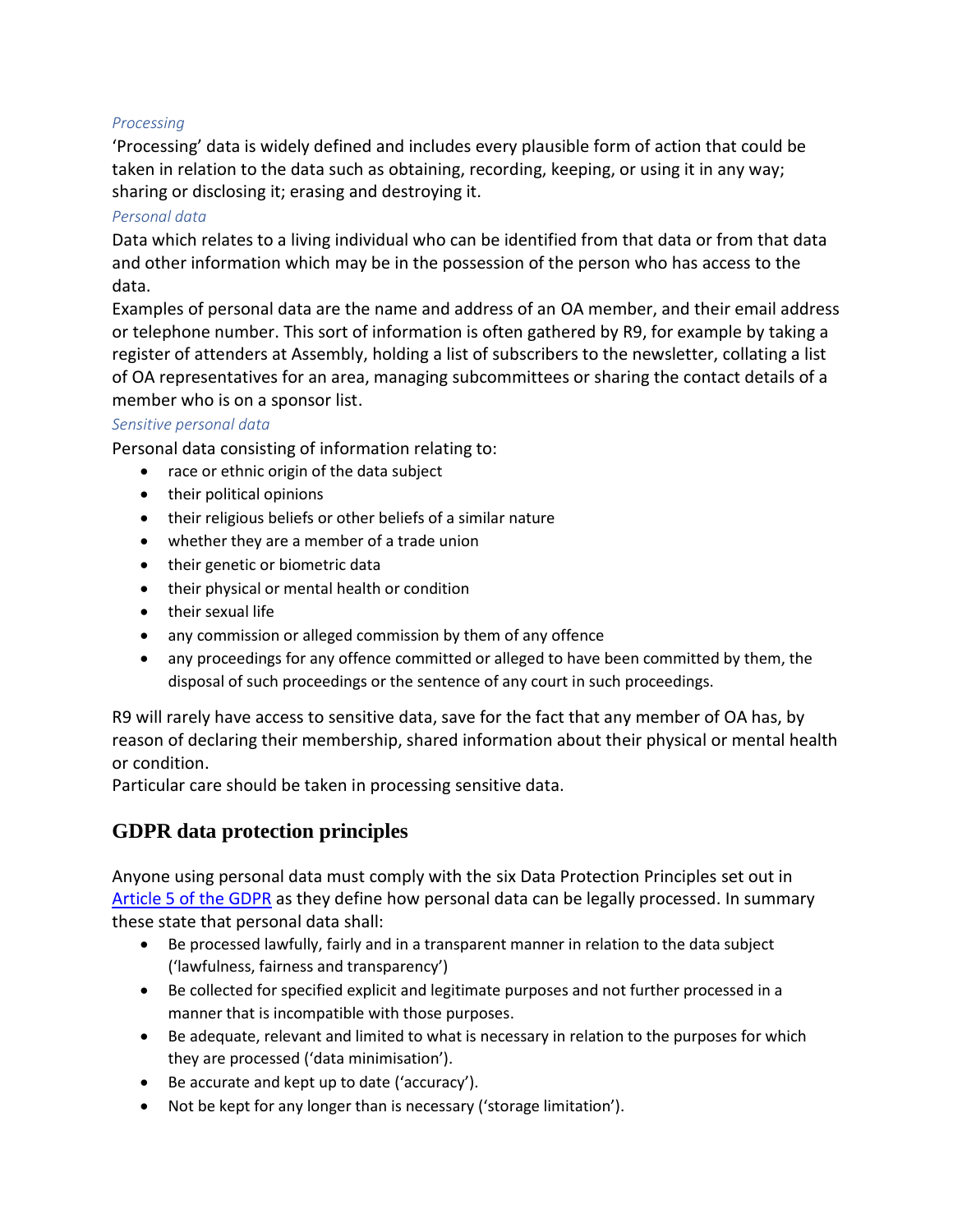• Be processed in a manner that ensures appropriate security of the personal data, using appropriate technical or organisational measures ('integrity and confidentiality').

### **Consent to share information outside EU**

Region 9 covers a wide geographical area, extending beyond the EU to include countries and territories in Africa, the Middle East and Western Asia. This means that R9 officers and service bodies based outside the EU may receive personal data via R9. Some may have data protection policies akin to the GDPR and others may not. In these circumstances the GDPR requires specific consent to be obtained from data subjects in order to permit their personal data to be processed. Such consent will be sought.

### <span id="page-7-0"></span>**Responsibilities of R9 Officers, Trustees and Members**

Officers have the responsibility of carrying out the work of R9, as directed by the Assembly, and in accordance with Bylaws and the Policy Manual. This will involve the processing of personal data. Other OA members may carry out service which will require them to process personal data, and may also have access to personal data when attending meetings, or participating in the work of R9.

#### *All OA members must:*

- Be mindful of the fact that individuals have the right to see their 'personal data' if they ask to see it. They should not therefore record comments or other data about individuals which they would not be comfortable in the individual seeing, either in emails or elsewhere.
- Immediately report the matter to the R9 Chair, if they find any lost or discarded data which they believe contains personal data, (for example, may include a memory stick).
- Immediately report the matter to the R9 Chair, if they become aware that personal data has been accidentally lost or stolen or inadvertently disclosed (for example, if their laptop is stolen or their phone is lost and it has personal data stored on it),
- Hold the contents of any personal data which comes into their possession securely.
- Ensure that any personal data they record or provide to R9 (for example, their contact details as a meeting representative) is accurate.
- Notify the Chair promptly of any changes to their personal data (for example, change of address or email address, or end of service position).
- Only ever obtain or use personal data relating to third parties for approved OA purposes.

#### *R9 Officers must:*

**Ensure** that they only ever process personal data in accordance with requirements of the GDPR and in particular follow the [six Principles](#page-8-0) it contains. The key requirements are:

- Fair processing for example, ensure that the individual consents to their data being used and knows what it will be used for, and ensure that it is not subsequently used for something else
- Data Security ensure any personal data which is held is always kept and disposed of securely, (taking into account any cyber security considerations). The information security policy should be followed.
- Non-disclosure ensure personal data is not disclosed to any authorised third party.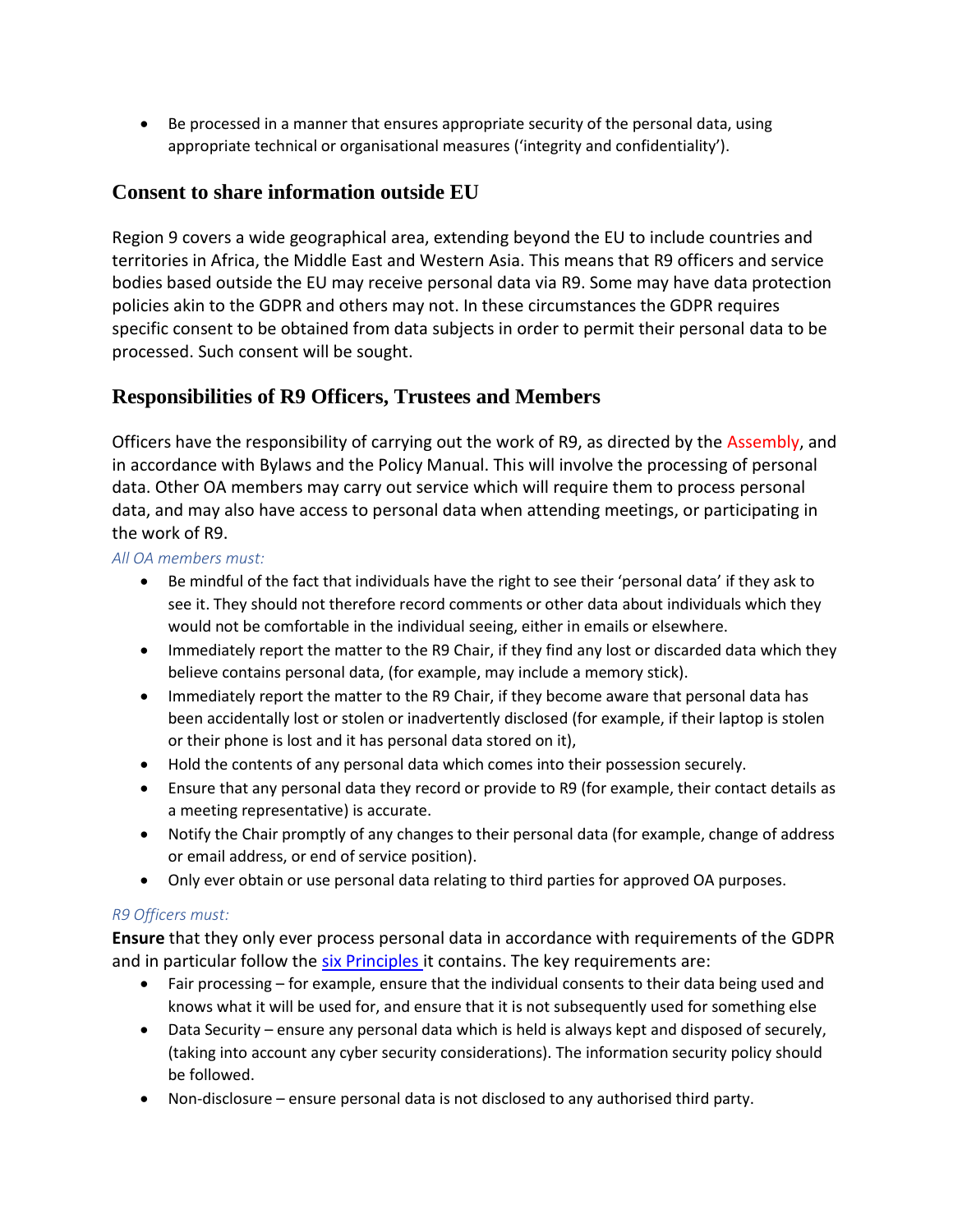**Familiarise** themselves with this guidance and other data protection policies in the policy document and follow them at all times..

**Be mindful** of the scope of Data Protection regulation. This includes that fact that 'personal data' is widely defined, (and so will cover for example comments made about an individual in an email to someone else), and the fact that it covers data held on remote devices (such as tablets and on mobile phones) regardless of who owns the actual device and where the device is stored.

**Seek advice** whenever a new or novel form of processing personal data is contemplated or if any data protection related concerns ever arise.

## <span id="page-8-0"></span>**Prohibited activities**

The following activities are strictly prohibited:

- using data obtained for one purpose for another supplemental purpose (for example, using contact details provided for meeting attendance purposes for marketing purposes)
- disclosing personal data to a third person outside of R9 without the consent of the data subject, save where this is required by law, in which case the data subject will be informed prior to disclosure, unless this is prohibited, or proves impossible (e.g. where contact details are not available or are not working).

## <span id="page-8-1"></span>**Implications of breaching this policy**

It is a policy requirement that R9 officers will abide by this data protection policy. Any breach of this policy will be considered to be a serious matter, and may result in an officer being removed from their position. A serious breach of the Data Protection Act may also result in R9 and/or the individual being liable for civil penalties and criminal proceedings.

Also, OA is a 12-step fellowship, and so any unauthorised disclosure of personal data would also stand outside our 12<sup>th</sup> tradition of anonymity. This may be very damaging to fellows, and also undermines the fellowship and so limits our ability to carry the message of recovery.

## <span id="page-8-2"></span>**Version**

This policy was drafted on  $5<sup>th</sup>$  May 2020, and approved by R9 on [INSERT DATE]. Any questions about this policy or any queries concerning data protection matters should be raised with the Chair of R9 (chair@oaregion9.org)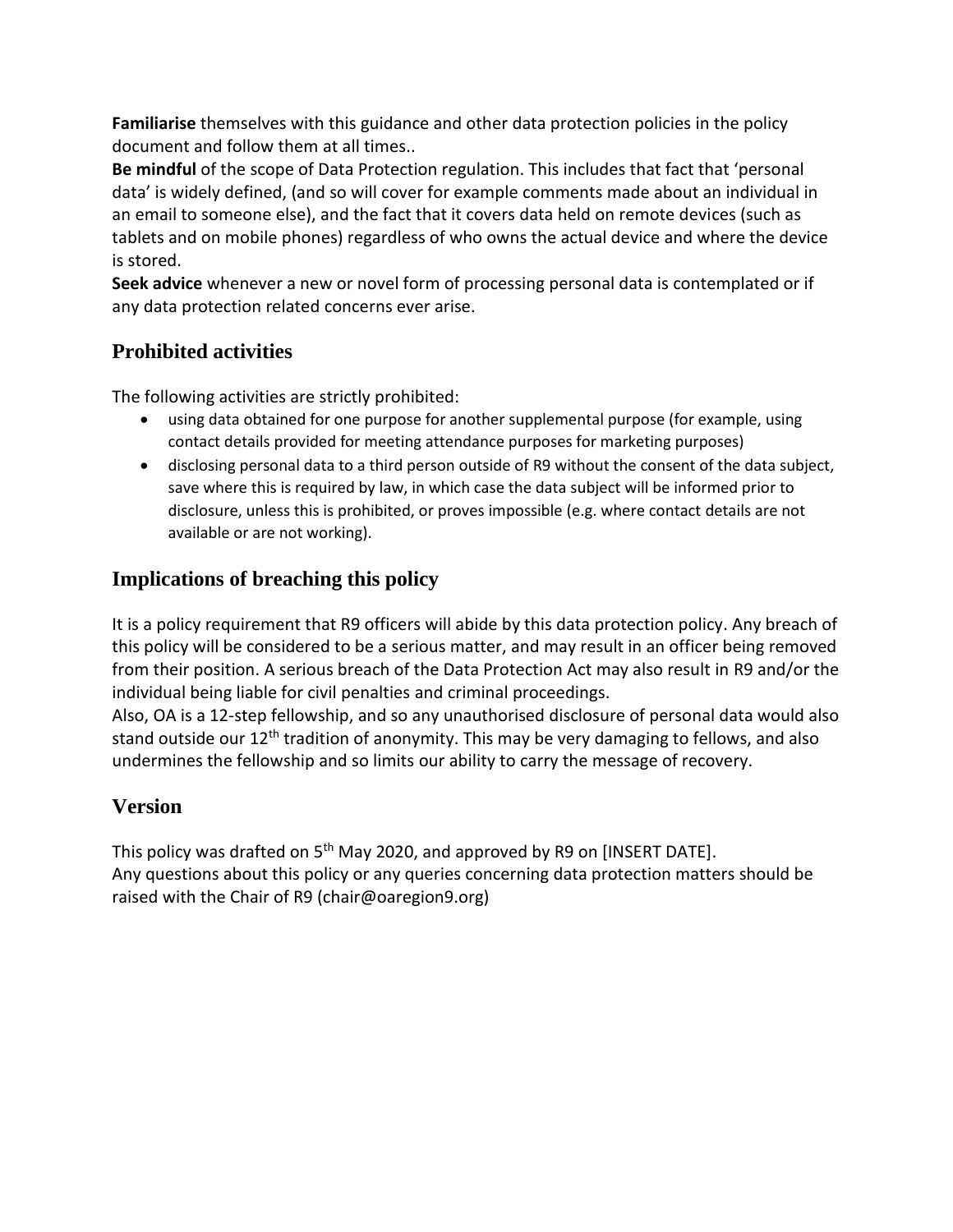## **3. Information Security Policy**

The [sixth data protection principle](https://gdpr-info.eu/art-5-gdpr/) requires that organisations employ appropriate technological and organisational measures to ensure the security of personal data. In this policy Region 9 has set out the processes which must be followed to keep data secure (organisational measures), and the technological measures which must be adopted.

[Scope of this policy](#page-0-0) [General principles](#page-0-1) [Hard copy documents](#page-1-0) [Electronic data](#page-2-0) [Mobile](#page-6-0) devices **[Dropbox](#page-11-0)** [Email](#page-0-2) [Data breach](#page-12-0) [Reporting to R9 Chair](#page-12-1) [Notification to ICO](#page-12-2) [Notification to data](#page-13-0) subject(s) [Delegation](#page-13-1) [Version](#page-5-0)

## **Scope of this policy**

This policy applies to everyone who processes personal data from or on behalf of Region 9. This includes R9 officers, IG, NSB and LSB Reps, Committee Chairs, service coordinators, annual Assembly and Convention hosts, and OA members. All are responsible for ensuring that if they deal with any personal data, it is kept securely and is not disclosed (either orally or in writing or accidentally) to any unauthorised third party.

## **General principles**

OA is an anonymous fellowship, and our  $12<sup>th</sup>$  Tradition states that: "Anonymity is the spiritual foundation of all these Traditions, ever reminding us to place principles before personalities". We hold information about other fellows in confidence. This policy upholds the  $12<sup>th</sup>$  Tradition. Personal information must not be shared informally, nor disclosed to people who are not authorised to see it. Data must be kept secure, and if it is no longer required, it must be securely deleted or destroyed. If data is lost or stolen then this must be reported as soon as this is realised, following the procedure in this document. Particular care must be taken when data is transferred from one place to another to ensure that it is not lost in transit.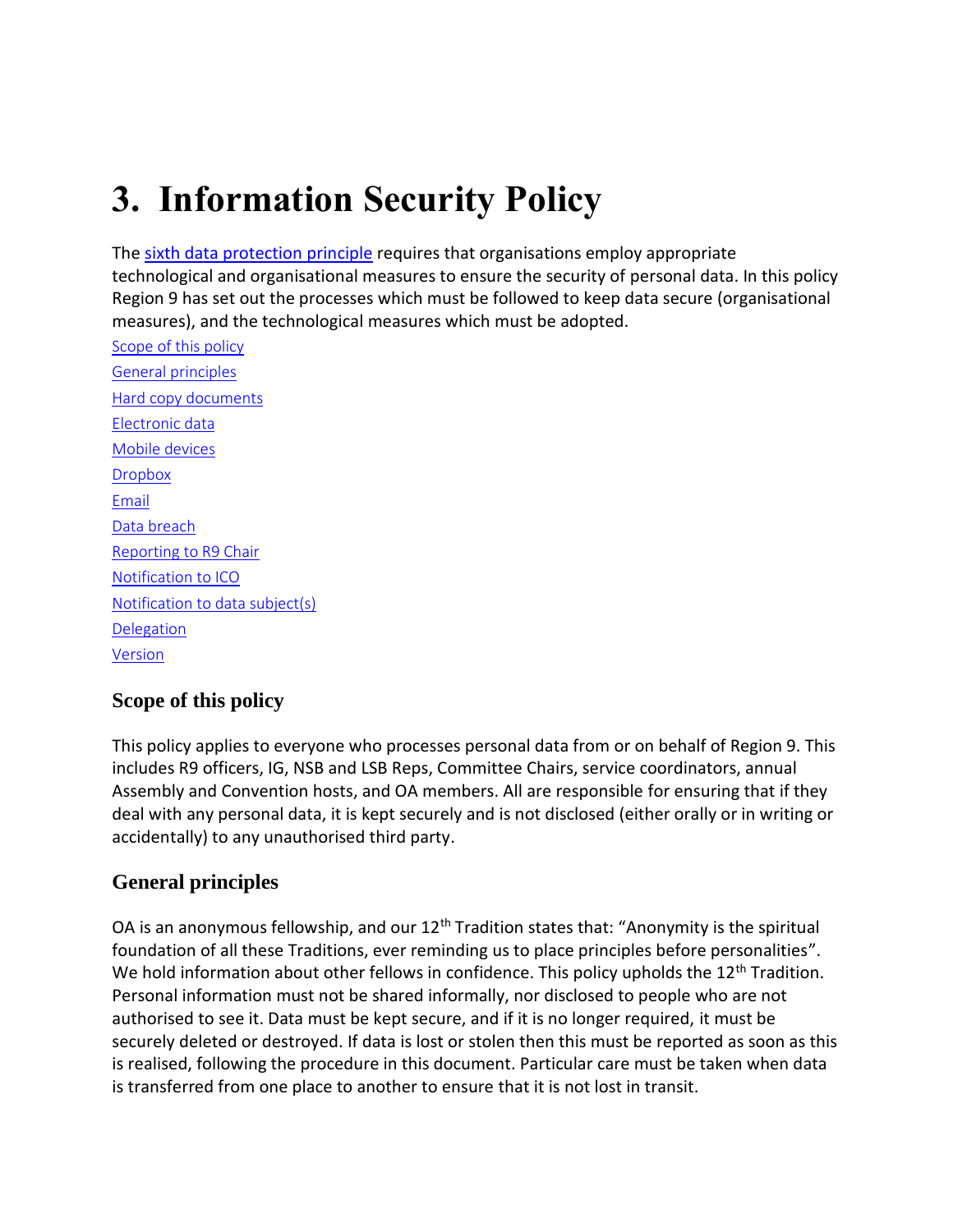## **Hard copy documents**

When personal data is stored on paper (for example: a register of meeting attenders), it must be kept in a secure place where unauthorised people cannot see it.

When not required, paper or files must be kept in a locked drawer or filing cabinet.

Printouts must not be left where unauthorised people could see them, like on a printer, or on the kitchen table.

Paper copies must be securely shredded or burned when no longer required. Tearing or screwing up paper is not a secure means of disposal.

Assembly attendance lists should be destroyed each year, in accordance with the Privacy Policy

## **Electronic data**

.

Computers and devices used to access personal data must have current software installed, as legacy software is not supported by security patching. Security updates should be installed. Devices should always anti-virus / anti-malware software installed, and kept updated. Strong passwords must be used to secure electronic devices and also services used to access data (email, dropbox, Microsoft account etc). Passwords must not be reused, shared, saved to file, or saved to non-secure password key chains or browsers. Password management software should ideally be used, and protected with a strong password. Guidance on choosing and using passwords can be found [here.](https://www.schneier.com/blog/archives/2014/03/choosing_secure_1.html)

If using a shared computer, password protected services must be closed down when work is finished. Files and folders must not be left open, and the screen must be locked when away from it.

Home Wi-Fi must be encrypted to the highest standard available (ideally WPA2). Suggestions for securing home Wi-Fi are:

- Change your router admin username and password so that they are not the standard for your router.
- Change the broadcast name for your Wi-Fi (the SSID) so that it does not describe the router.
- Activate firewalls and turn off guest networks.
- Keep firmware updated.
- Unless your router is locked away, turn off WPS (the one-push button to connect to your router).

Open Wi-Fi networks must not be used to access personal data.

#### **Mobile devices**

Particular care must be taken to keep mobile devices secure: they must be password protected, and ideally encrypted. Unencrypted USB devices are especially insecure as they are so easy to lose. Ideally devices should have remote wiping agents installed so that they can be erased if stolen.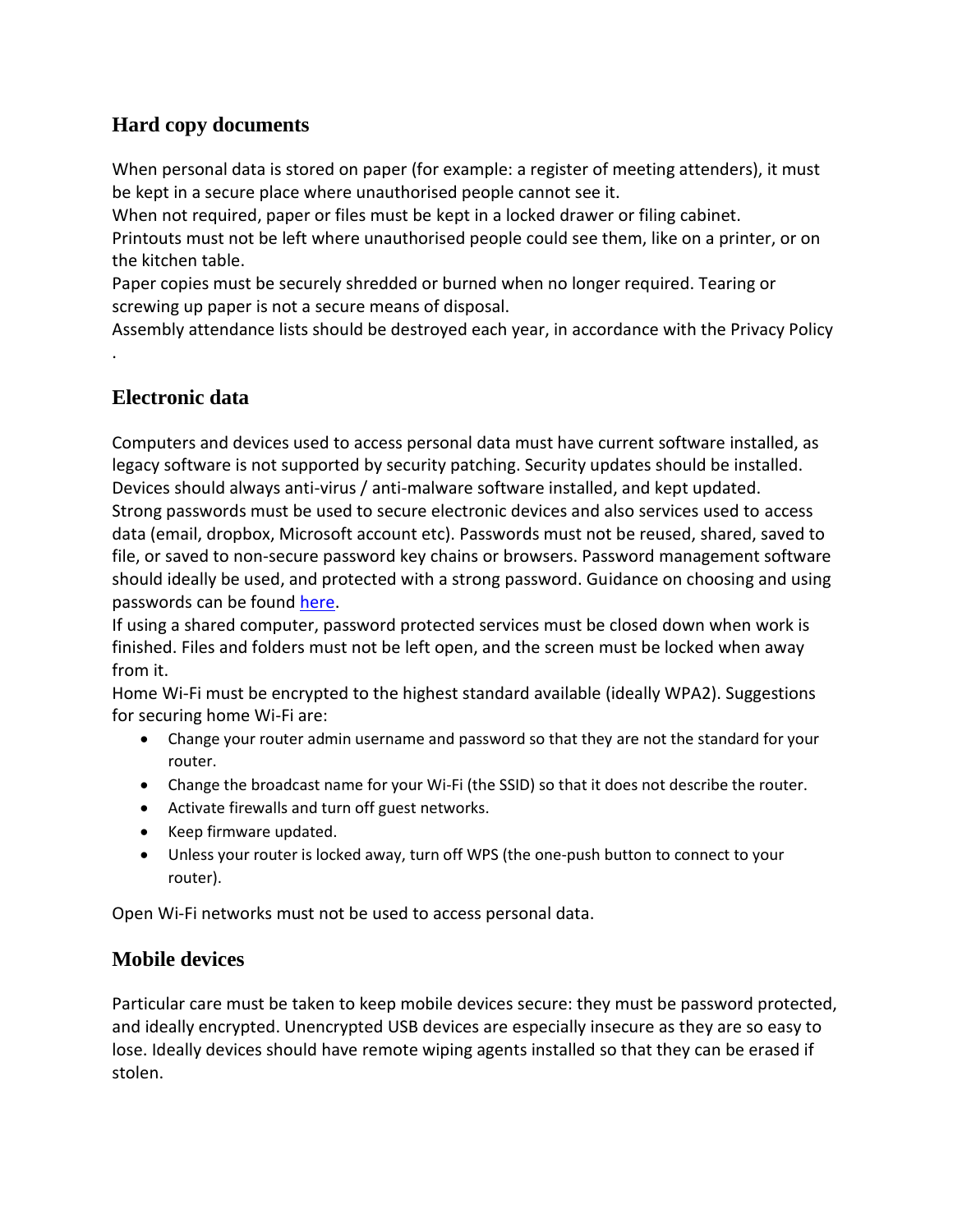## <span id="page-11-0"></span>**Dropbox**

R9 officers make use of Dropbox (basic) to save information. Two-step verification must be activated, and a strong password used.

Documents must be saved in the correct location as per the template, and multiple copies of the same documents not allowed to proliferate. Any document which contains personal data must be saved using a filename with the suffix PD, for example: 'Website Invoices (PD)'. Each officer is responsible for their own Dropbox folder.

Documents must be deleted in line with the archiving and retention rules set out in the Privacy Policy.

The R9 Chair is the Dropbox Administrator. They will manage access to Dropbox folders, ensuring that access is only granted to current Officers, and outgoing Officers conducting a handover. Once an Officer has completed their handover then they will be removed from shared folders, and synced copies of information removed from their personal Dropbox by the Administrator.

#### **Email**

R9 Board members, Committee Chairs and service coordinators will use R9 alias email accounts for their R9 OA business, hosted by Koumbit.

Email is not inherently secure. Most emails transmitted over the internet are sent in plain text, which makes them vulnerable to interception. Consider what information is sent via email. It is strongly suggested that generic email addresses are used wherever possible, at all levels of OA service in Region 9.At least one generic meeting email address should be created for each OA meeting, and for each IG/NSB/LSB officer and service coordinator. This would pass from member to member as service positions are rotated. One might be held by the meeting Intergroup rep (for example, [IGRep-Tue-meeting@gmail.com\)](mailto:igrepbeaconsfieldoa@gmail.com) to which all IG related information and announcements can be sent by the IG Secretary. Another might be held by a member willing to answer questions about their meeting or any event that might be being hosted. For example, [info-Tue-meeting@gmail.com](mailto:infobeaconsfieldoa@gmail.com) This will minimise the use of personal email addresses either inside or outside of OA.

Email accounts must be securely password protected, and security features not disabled. Great care should be taken when opening email attachments, in case they contain a virus, Trojan, spyware or other malware. It is now commonplace for ransomware attacks to be launched by 'spoof' emails which appear to come from a legitimate organisation (for example HMRC) attaching an invoice or order form, which, if opened, installs malware which encrypts all data on the attacked device. A ransom is then charged for the decryption key. Under the GDPR corruption of data is a data breach, and therefore a ransomware attack should be reported as such to the R9 Chair, as per the policy below.

When sending emails to a list, the email must be addressed in the 'To' field back to the sender, with the recipients listed in the 'BCC' (blind carbon copy) field. This means that email addresses are not shared between the whole list.

Documents containing personal data may be attached to emails, either sent or received. These must be saved securely. The emails with the attachments must also be kept secure, and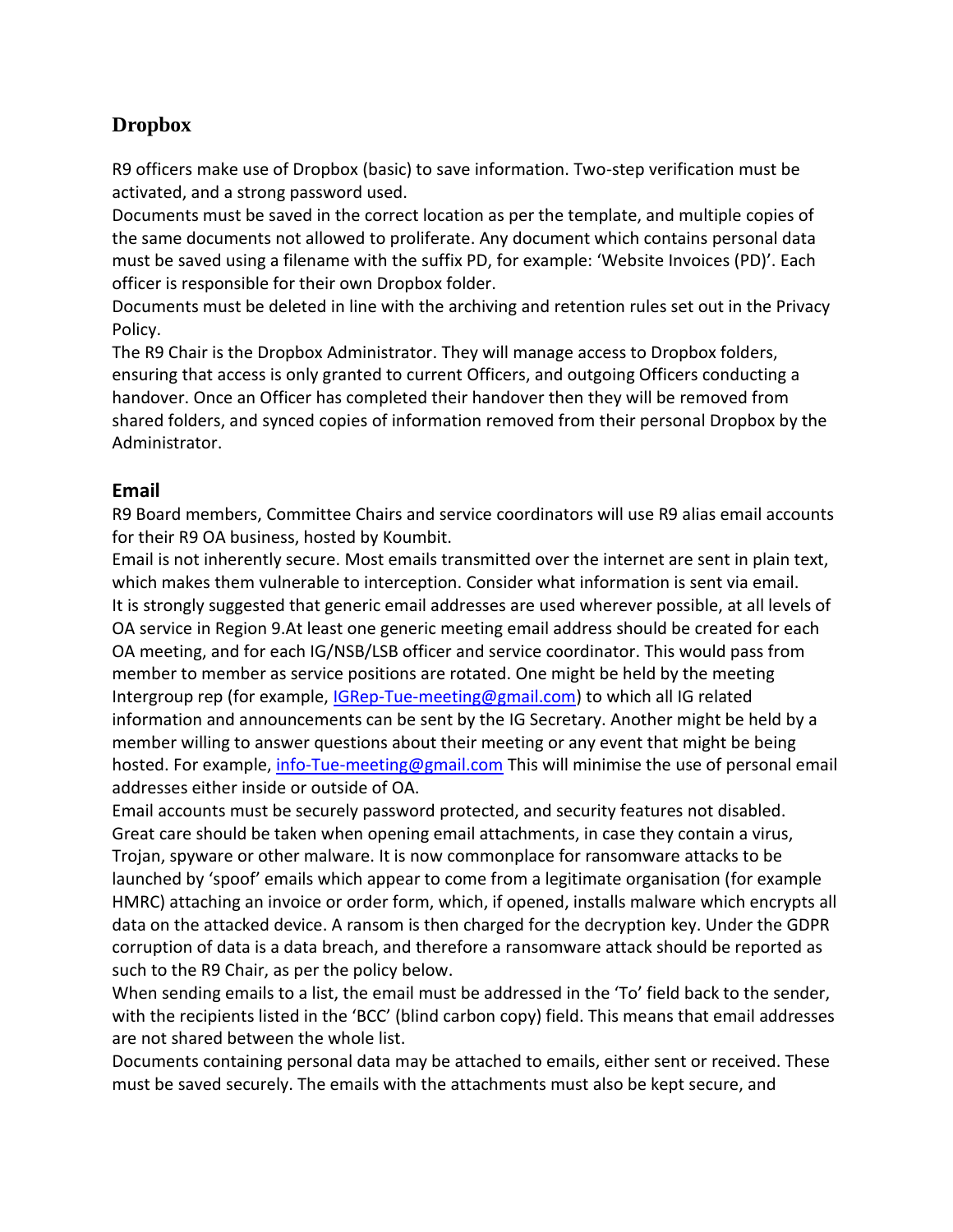themselves deleted in accordance with the archiving and retention rules set out in the Privacy Policy.

## <span id="page-12-0"></span>**Data breach**

#### <span id="page-12-1"></span>*Reporting to R9 Chair*

The GDPR requires that OA notify the relevant national authority if there is a data breach, without undue delay, and not later than 72 hours after having become aware of it, unless the breach is unlikely to result in a risk to the rights and freedoms of data subjects. R9 have chosen the UK Information Commissioners Office as our relevant national authority.

A personal data breach means a breach of security leading to the accidental or unlawful destruction, loss, alteration, unauthorised disclosure of, or access to, personal data transmitted, stored or otherwise processed. This might include loss of a USB stick with OA members' contact details, or accidental email of contact details to anyone not authorised to receive them.

Anyone handling personal data in connection with OA (R9 Board members, Committee Chairs, service coordinators and Reps) must notify the R9 Chair as soon as they become award of a data breach [\(chair@oaregion9.org\)](mailto:chair@oasouthandeastengland.org.uk). Anyone who has concerns about data privacy or the risk of a breach should notify the Chair of their concerns.

#### <span id="page-12-2"></span>*Notification to ICO*

The Chair will consider whether the breach is likely to result in a risk to the rights and freedoms of data subjects. If such a risk is unlikely then the breach will not be reported to the ICO, but will be recorded in the data breach template. Remedial action will be identified, and a timetable for completion will be drawn up.

If there is a risk to data subjects, the Chair will notify the ICO of the breach, describing:

- a) the nature of the personal data breach including where possible, the categories and approximate number of data subjects concerned and the categories and approximate number of personal data records concerned
- b) the name and contact details of the person from whom more information can be obtained. This may be the Chair, or it may be some other person assigned responsibility for handling the data breach
- c) the likely consequences of the personal data breach
- d) the measures taken or proposed to be taken by the controller to address the personal data breach, including, where appropriate, measures to mitigate its possible adverse effects

This notification will take place within 72 hours of the Chair being notified of the breach, unless this is not possible, in which case it will take place as soon as possible, and reasons given for the delay.

Where it is not possible to provide all of the above information at the same time, the information may be provided in phases without undue further delay.

The Chair will record the breach in the template, stating the nature of the breach, when and how it was reported, when it was notified to the ICO, its effects and the remedial action taken, and any response from the ICO, including any mandated action.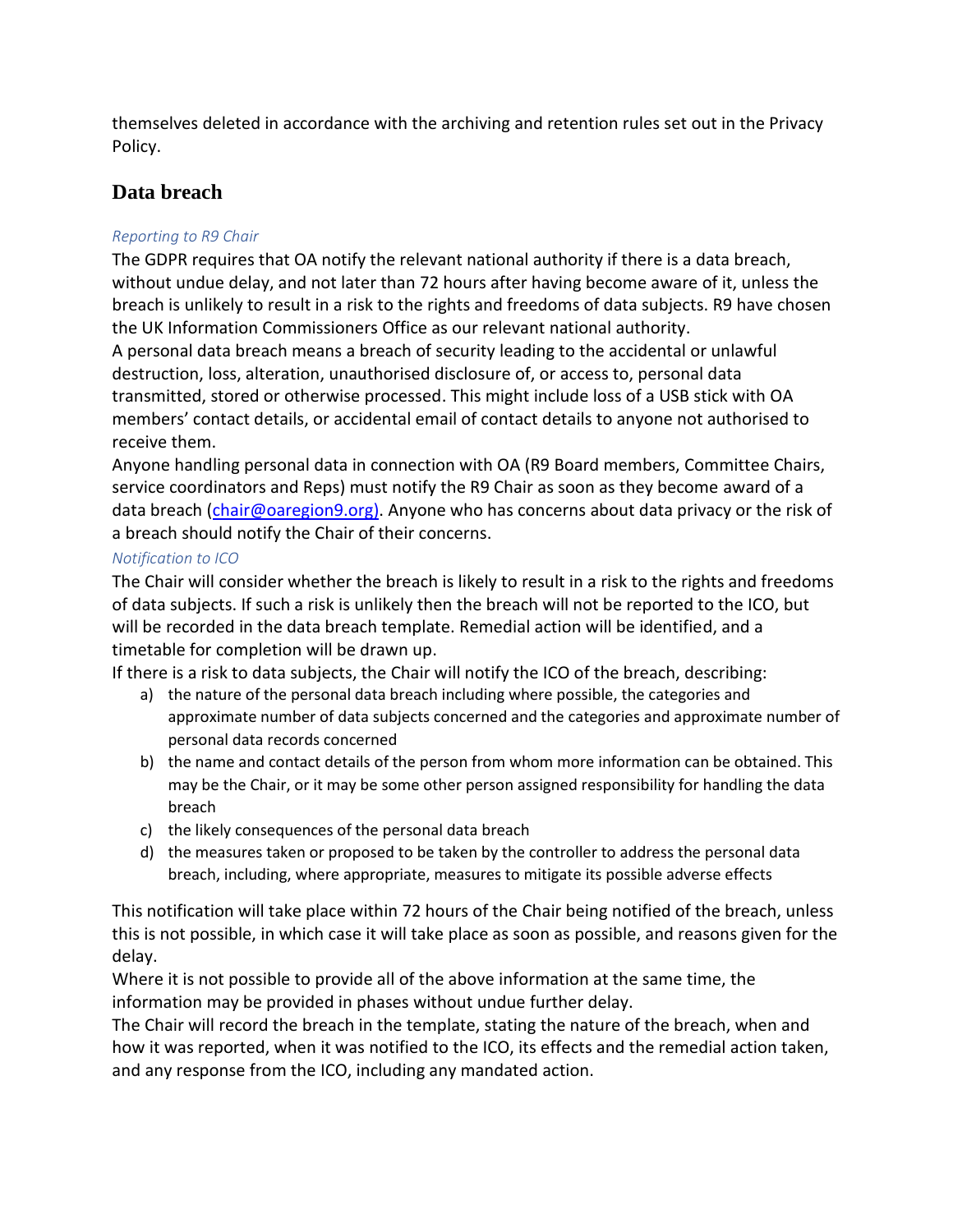#### <span id="page-13-0"></span>*Notification to data subject(s)*

When the personal data breach is likely to result in a high risk to the rights and freedoms of natural persons, and it is not possible to prevent this risk from materialising, the Chair will inform the data subject(s) without undue delay. The following information will be communicated, using clear and plain language:

- a) The nature of the personal data breach
- b) the name and contact details of the person from whom more information can be obtained. This may be the Chair, or it may be some other person assigned responsibility for handling the data breach
- c) the likely consequences of the personal data breach
- d) the measures taken or proposed to be taken by the controller to address the personal data breach, including, where appropriate, measures to mitigate its possible adverse effects

The notice must be sent directly to the data subject, unless this would involve disproportionate effort, in which case it can be published on the website.

#### <span id="page-13-1"></span>*Delegation*

The Chair may delegate their responsibilities under this section to a named person, but will continue to hold ultimate responsibility for ensuring that any breach is properly recorded and (if relevant) notified.

#### **Version**

This policy was drafted on  $5<sup>th</sup>$  May 2020, and approved by the R9 Board on [INSERT DATE]. Any questions about this policy or any queries concerning data protection matters should be raised with the R9 Chair (chair@oaregion9.org)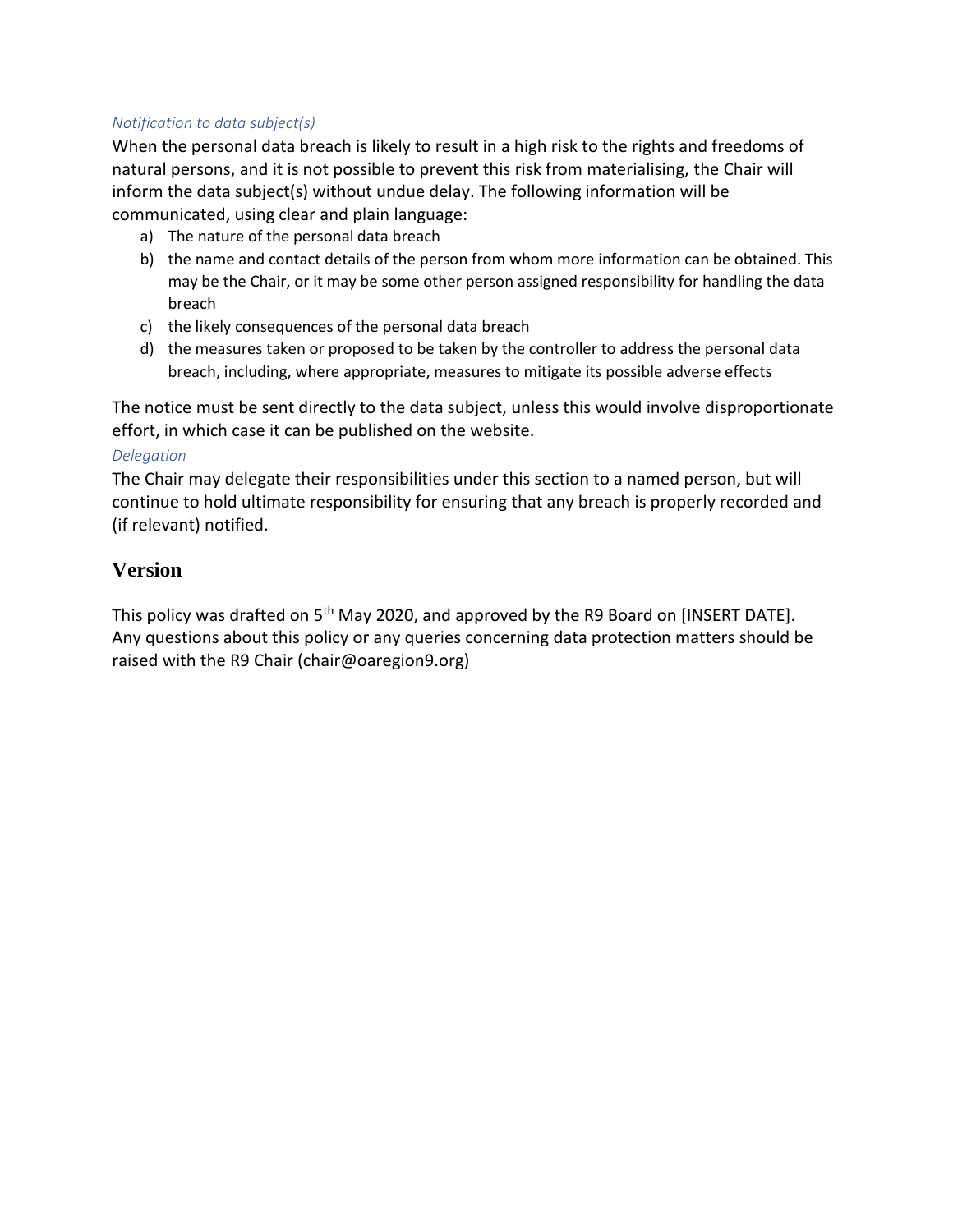# **4. Data Breach Log**

Excel document –sample (actual log resides in the R9 GDPR dropbox)

|                          | $\overline{5}$             | $\cdot$ $\circ$ $\circ$ $\cdot$ $\cdot$ |            |                                            |                                                                                             |   |                                          |                                |                              |                                             |                                       |
|--------------------------|----------------------------|-----------------------------------------|------------|--------------------------------------------|---------------------------------------------------------------------------------------------|---|------------------------------------------|--------------------------------|------------------------------|---------------------------------------------|---------------------------------------|
| ┙                        | $\mathbf{A}$               | B                                       | $\epsilon$ | D                                          | E                                                                                           | п | G                                        | H                              |                              |                                             | $\mathsf{K}$                          |
| <b>Breaches Register</b> |                            |                                         |            |                                            |                                                                                             |   |                                          |                                |                              |                                             |                                       |
|                          | Date<br>Breach<br>Occurred | <b>Principle or Rule Breached</b>       |            | What happened & why Consequences of breach | Notification required to Date Supervisory<br>Supervisory Authority? Authority notified how? |   | Data subjects to be<br>notified & if so, | Date data subjects<br>notified | <b>Remedial Action Taken</b> | Mandated action by<br>Supervisory Authority | Date that mandated action<br>complete |
|                          |                            |                                         |            |                                            |                                                                                             |   |                                          |                                |                              |                                             |                                       |
|                          |                            |                                         |            |                                            |                                                                                             |   |                                          |                                |                              |                                             |                                       |
|                          |                            |                                         |            |                                            |                                                                                             |   |                                          |                                |                              |                                             |                                       |
|                          |                            |                                         |            |                                            |                                                                                             |   |                                          |                                |                              |                                             |                                       |
|                          |                            |                                         |            |                                            |                                                                                             |   |                                          |                                |                              |                                             |                                       |
|                          |                            |                                         |            |                                            |                                                                                             |   |                                          |                                |                              |                                             |                                       |
|                          |                            |                                         |            |                                            |                                                                                             |   |                                          |                                |                              |                                             |                                       |
|                          |                            |                                         |            |                                            |                                                                                             |   |                                          |                                |                              |                                             |                                       |
|                          |                            |                                         |            |                                            |                                                                                             |   |                                          |                                |                              |                                             |                                       |
|                          |                            |                                         |            |                                            |                                                                                             |   |                                          |                                |                              |                                             |                                       |
|                          |                            |                                         |            |                                            |                                                                                             |   |                                          |                                |                              |                                             |                                       |
|                          |                            |                                         |            |                                            |                                                                                             |   |                                          |                                |                              |                                             |                                       |
|                          |                            |                                         |            |                                            |                                                                                             |   |                                          |                                |                              |                                             |                                       |
|                          |                            |                                         |            |                                            |                                                                                             |   |                                          |                                |                              |                                             |                                       |
|                          |                            |                                         |            |                                            |                                                                                             |   |                                          |                                |                              |                                             |                                       |
|                          |                            |                                         |            |                                            |                                                                                             |   |                                          |                                |                              |                                             |                                       |
|                          |                            |                                         |            |                                            |                                                                                             |   |                                          |                                |                              |                                             |                                       |
|                          |                            |                                         |            |                                            |                                                                                             |   |                                          |                                |                              |                                             |                                       |
|                          |                            |                                         |            |                                            |                                                                                             |   |                                          |                                |                              |                                             |                                       |

## **4a. Subject Accesss Request Log**

## Excel document –sample (actual log resides in the R9 GDPR dropbox)

|                                        | $\overline{M}$ | $\mathbf{D}$  | $\sim$                     | v                                     | п.                                | <b>F</b>                                                          | $\sim$                                                                           | п.                                                        | п.                                                                         |
|----------------------------------------|----------------|---------------|----------------------------|---------------------------------------|-----------------------------------|-------------------------------------------------------------------|----------------------------------------------------------------------------------|-----------------------------------------------------------|----------------------------------------------------------------------------|
| <b>Subject Access Request Template</b> |                |               |                            |                                       |                                   |                                                                   |                                                                                  |                                                           |                                                                            |
|                                        |                |               |                            |                                       |                                   |                                                                   |                                                                                  |                                                           |                                                                            |
|                                        | SAR ID         | Date SAR made | How was identity confirmed | Brief description of information held | Any material withheld and reasons | Date SAR disclosure<br>supplied / confirmation<br>nothing is held | If material not supplied<br>within 30 days of request,<br>date of first response | <b>Reason why material not</b><br>supplied within 30 days | If no action taken, date<br>communicated with option to<br>complain to ICO |
|                                        | $SAR-1$        |               |                            |                                       |                                   |                                                                   |                                                                                  |                                                           |                                                                            |
|                                        | SAR-2          |               |                            |                                       |                                   |                                                                   |                                                                                  |                                                           |                                                                            |
|                                        | SAR-3          |               |                            |                                       |                                   |                                                                   |                                                                                  |                                                           |                                                                            |
|                                        | SAR-4          |               |                            |                                       |                                   |                                                                   |                                                                                  |                                                           |                                                                            |
|                                        | SAR-5          |               |                            |                                       |                                   |                                                                   |                                                                                  |                                                           |                                                                            |
|                                        | SAR-6          |               |                            |                                       |                                   |                                                                   |                                                                                  |                                                           |                                                                            |
| 0                                      | SAR-7          |               |                            |                                       |                                   |                                                                   |                                                                                  |                                                           |                                                                            |
|                                        | SAR-8          |               |                            |                                       |                                   |                                                                   |                                                                                  |                                                           |                                                                            |
|                                        | SAR-9          |               |                            |                                       |                                   |                                                                   |                                                                                  |                                                           |                                                                            |
|                                        | <b>SAR-10</b>  |               |                            |                                       |                                   |                                                                   |                                                                                  |                                                           |                                                                            |
|                                        | <b>SAR-11</b>  |               |                            |                                       |                                   |                                                                   |                                                                                  |                                                           |                                                                            |
|                                        | <b>SAR-12</b>  |               |                            |                                       |                                   |                                                                   |                                                                                  |                                                           |                                                                            |
|                                        | 6 SAR-13       |               |                            |                                       |                                   |                                                                   |                                                                                  |                                                           |                                                                            |
|                                        | <b>SAR-14</b>  |               |                            |                                       |                                   |                                                                   |                                                                                  |                                                           |                                                                            |
|                                        | <b>SAR-15</b>  |               |                            |                                       |                                   |                                                                   |                                                                                  |                                                           |                                                                            |
| ۹                                      | <b>SAR-16</b>  |               |                            |                                       |                                   |                                                                   |                                                                                  |                                                           |                                                                            |
|                                        | <b>SAR-17</b>  |               |                            |                                       |                                   |                                                                   |                                                                                  |                                                           |                                                                            |
|                                        |                |               |                            |                                       |                                   |                                                                   |                                                                                  |                                                           |                                                                            |
|                                        |                |               |                            |                                       |                                   |                                                                   |                                                                                  |                                                           |                                                                            |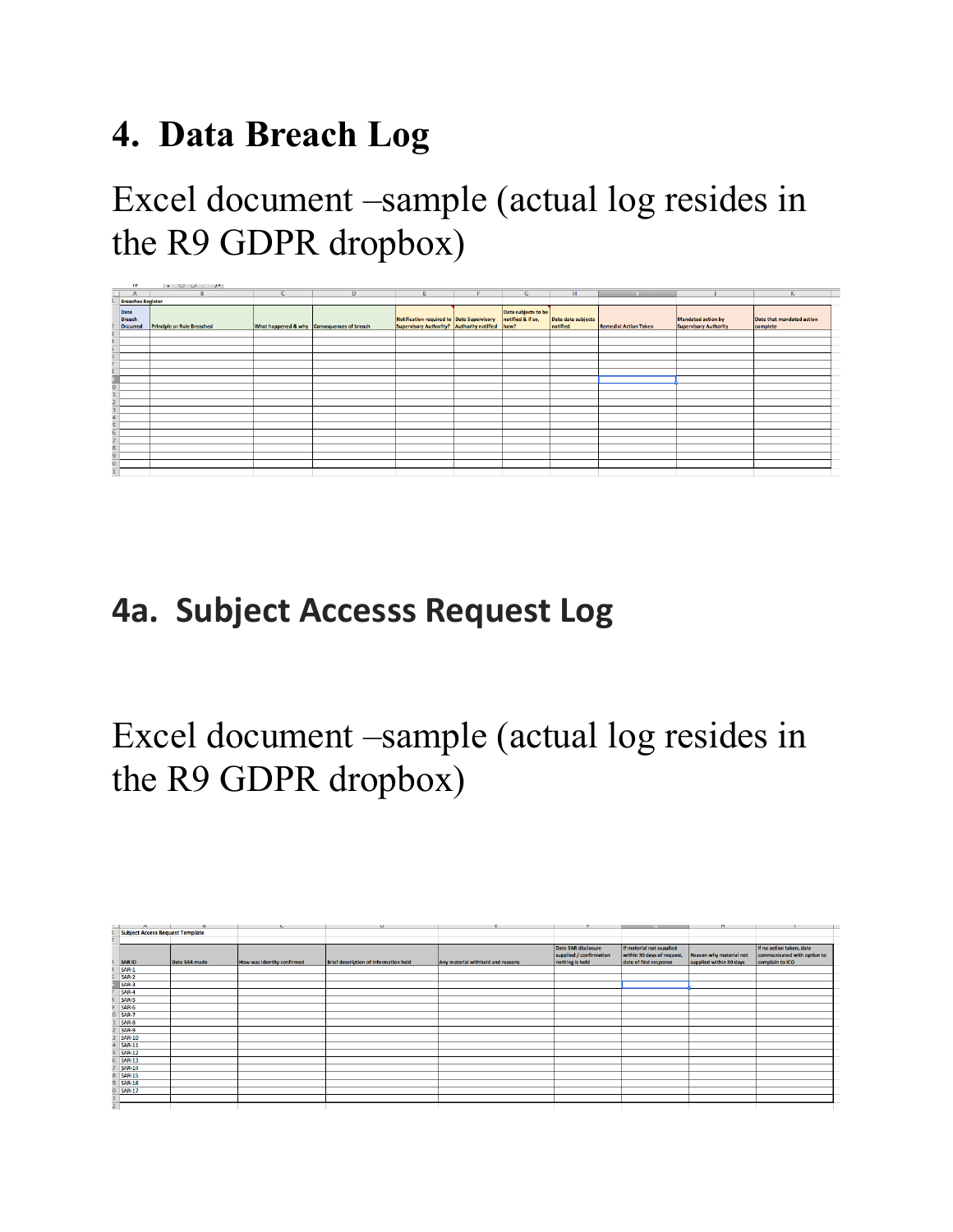## **5. Assembly Form Privacy Notice**

## **Important notice to all R9 Assembly Attendees**

This privacy notice provides information on how Region 9 of Overeaters Anonymous collects and processes the personal data which you supply when you register for the R9 Assembly and / or Convention. We process your data in accordance with the General Data Protection Regulation (EU) 2016/679.

#### **1. IMPORTANT INFORMATION AND WHO WE ARE**

Overeaters Anonymous is a worldwide fellowship, with different bodies making up the service structure to support local groups. The service structure is fully described here: <https://oa.org/groupsservice-bodies/groups/service-structure/>

Region 9 is composed of groups, intergroups, and service boards across Europe, the Middle East, Africa, and Western Asia. Region 9 is the controller and responsible for your personal data. Our full name is 'Overeaters Anonymous Region 9'.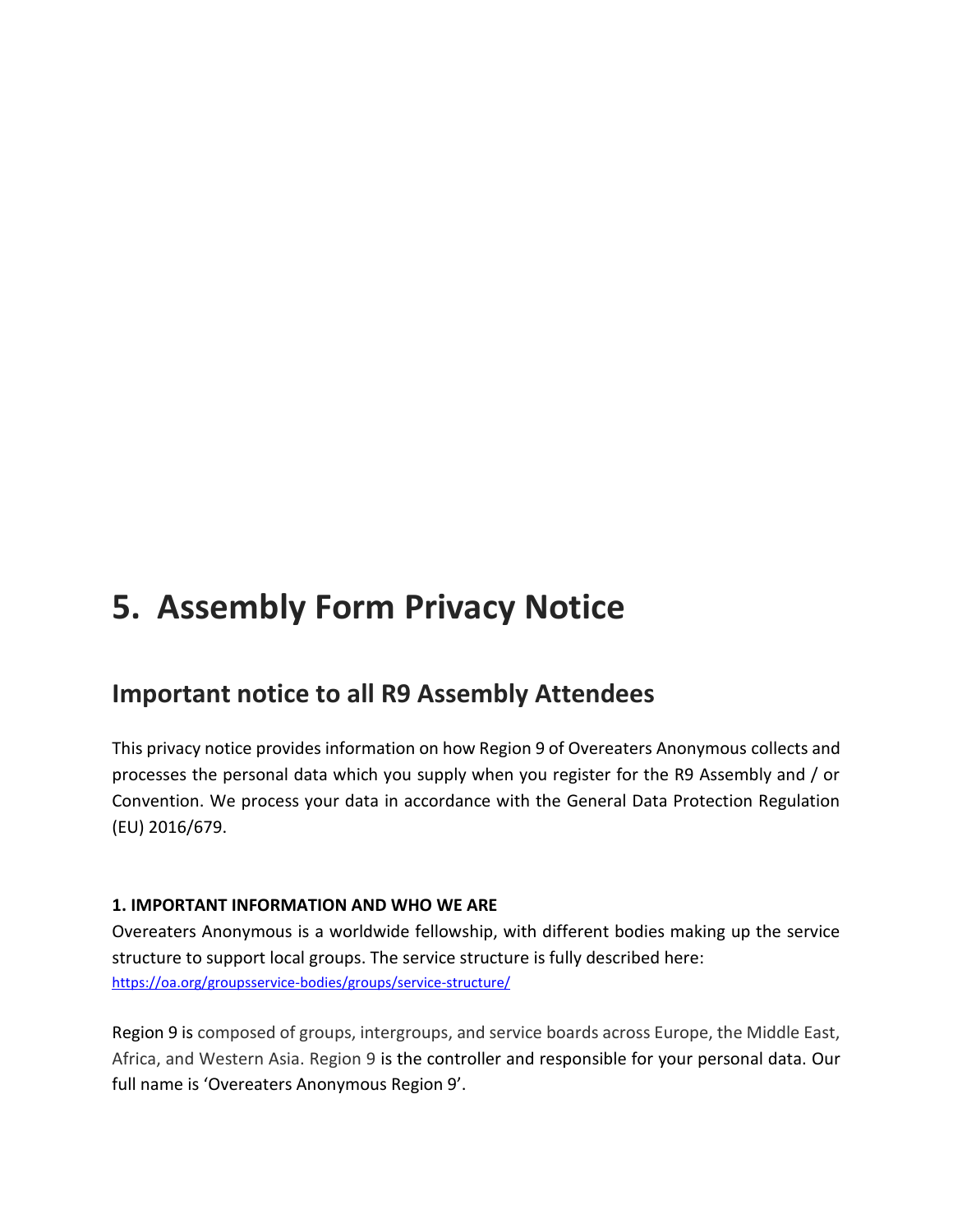The Region is served by the Region 9 Service Board, and the OA Trustee for Region 9. In this notice, 'Board' should be taken to include the Trustee for Region 9. There are also three standing committees which support the Board: Translations, Public Information and the General Committee. From time to time there may be set up 'ad hoc' or temporary committees to undertake specific pieces of work. The committees are made up of one Board member, together with Regional Representatives to the Assembly, and individual OA members who offer service.

If you have any questions about this privacy notice or our data protection practices, please contact us at [privacy@oaregion9.org](mailto:privacy@oaregion9.org)*.*

#### **2. THE DATA WE COLLECT ABOUT YOU**

a) Attending the Assembly / Convention in a personal capacity

We collect your name and contact details for the purposes of distributing the Assembly / Convention business papers and communicating with you about the Assembly / Convention (both beforehand and after it has finished).

Our legal basis for processing this information is our legitimate interest in carrying out the routine administration and business of the Assembly / Convention. We keep this information for four months after the last day of the Convention.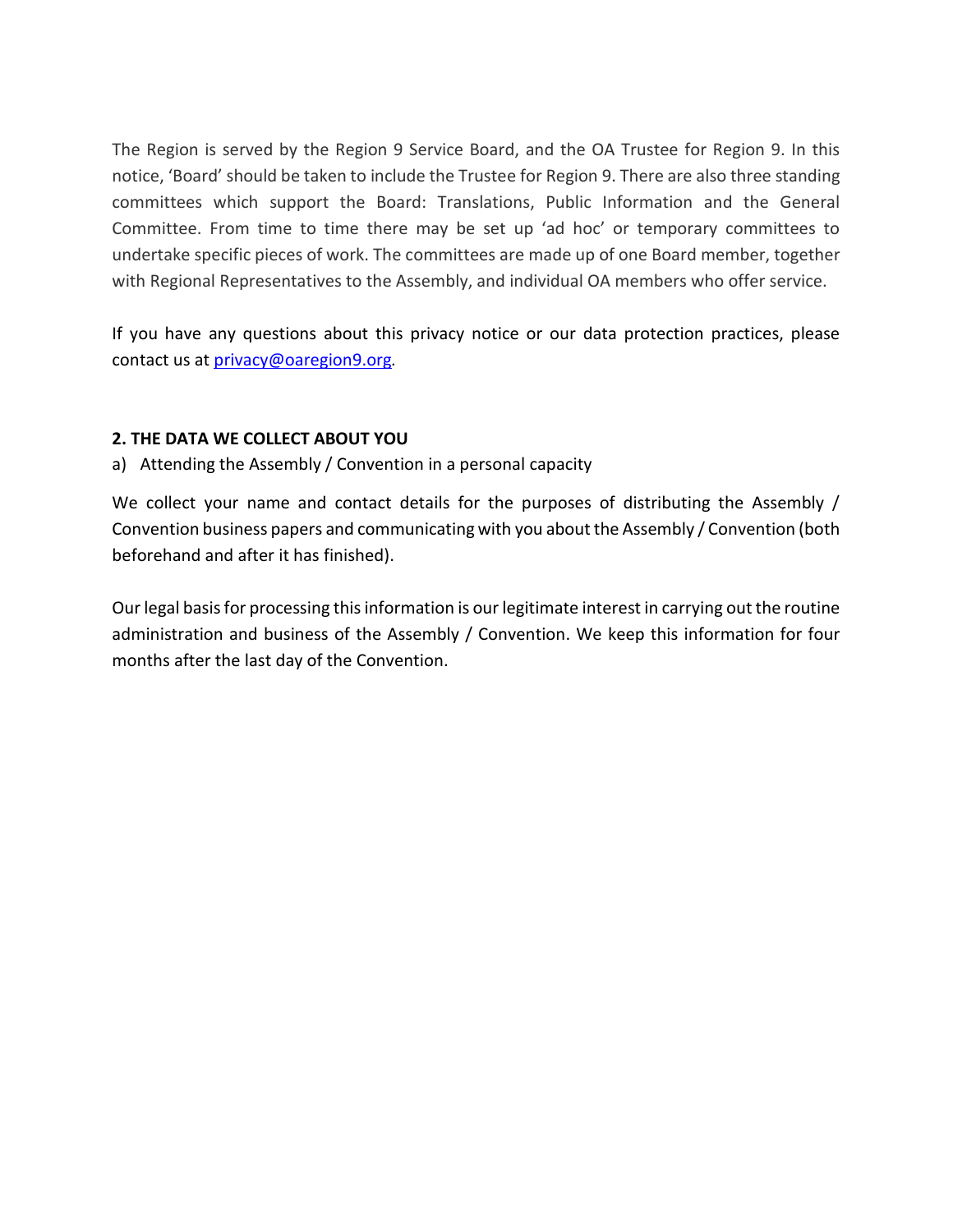#### b) Region 9 Representative to the Assembly

Being a Region 9 Representative is a service position that Intergroups elect for varying time periods. During this time you are the contact point for your Intergroup for Region 9. Your details will be kept securely on file for this purpose, and you may be contacted by the Region 9 Service Board or R9 Committees during this time.

We also use your personal information to establish quoracy at the Assembly.

Our legal basis for processing your information is our legitimate interest in carrying out the business of the Region with elected representatives. We keep your details on file for 2 years 3 months after this assembly.

If you resign your service position and wish for your details to be deleted then please contact us at [privacy@oaregion9.org.](mailto:privacy@oaregion9.org)

#### c) Data you can choose to share

In our experience, people who attend Assembly / Convention often wish to offer wider service to the fellowship. This might be through volunteering to support a committee, or undertaking some of the work of Region 9. If you do volunteer or offer service to Region 9 in any other way then we will need to keep your contact information so that we can keep in touch with you. The legal basis on which we process this information is your consent, which you will be asked for at the time you sign up for service. Your contact information will be kept securely for five years from the closing date of the assembly and will then be deleted, unless you give further consent for us to keep it. You can also ask for your contact details to be deleted at any time.

One of the ways that you could offer service is to be a contact person within your country for OA Region 9. This would mean that members of the Region 9 Service Board or Committees would have access to the contact details that you supply, and could approach you if someone needs to get in touch with an OA member in your country / area. This might be a newcomer, or a professional. We would not pass your details on without contacting you and asking if you consent for this to happen. **If you are happy to go onto this outreach list then you should tick the question below**. We would then keep your details on the list until you tell us to remove them. You can ask for your details to be deleted at any time.

You can also choose to sign up to the Region 9 weekly announcements email list, which means that we will need to process your name and email address. **You can do this by ticking the question below.** The legal basis on which we process this information is your consent. We will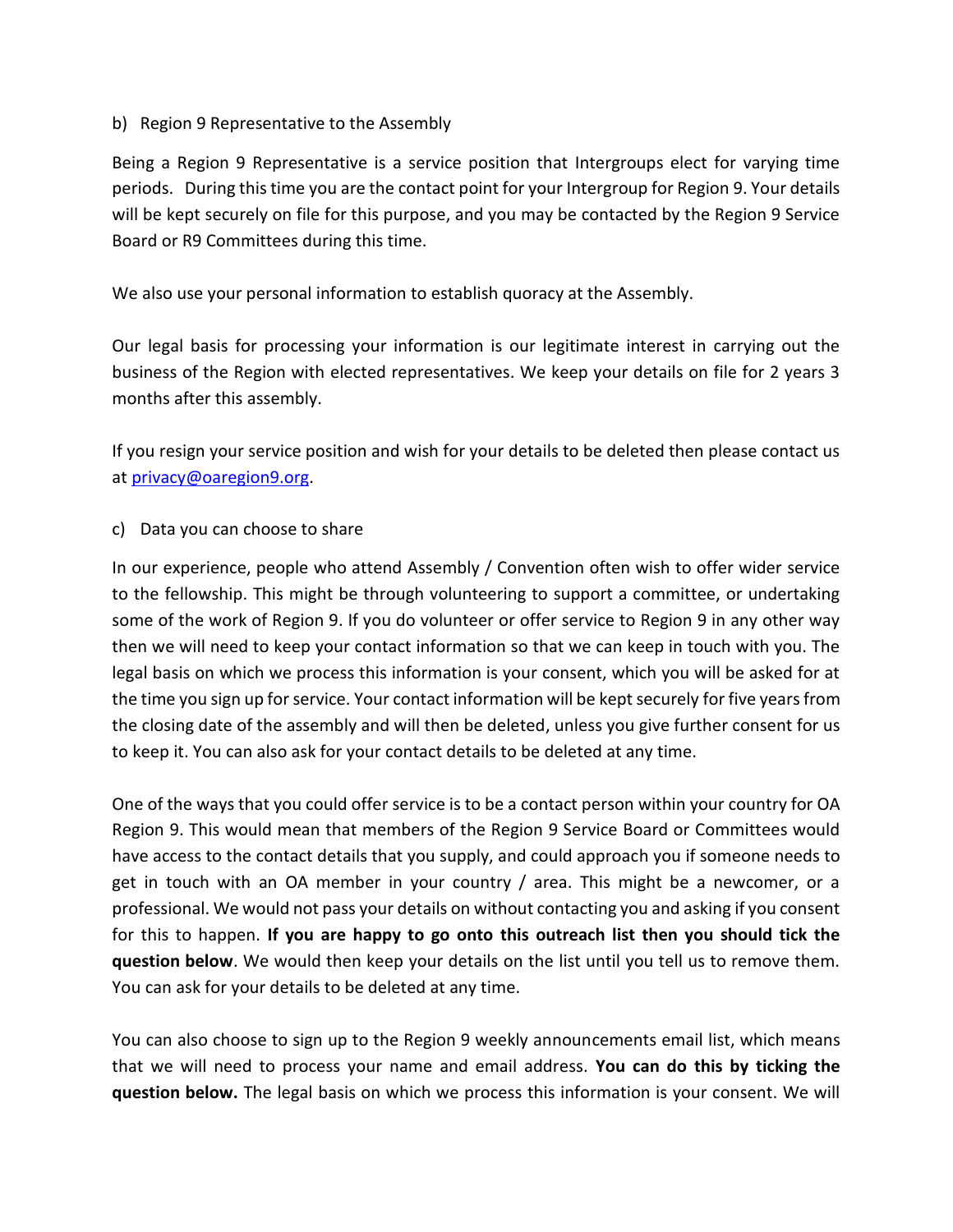keep your details on this list unless you unsubscribe. You can unsubscribe from the list at any time by clicking the Unsubscribe link at the bottom of each email.

#### **3. HOW WE USE YOUR PERSONAL DATA**

We will only use your personal data for the purposes for which we collected it as described above. Only authorised people are permitted to access your data, which is kept secure and confidential for the time period as described above, and then deleted / destroyed using secure methods.

#### **4. HOW WE SHARE YOUR PERSONAL DATA**

We do not share your data with anyone outside Region 9 OA unless you have specifically consented to this, or we are required to share the information by law.

We make use of IT tools (e.g. email, cloud hosted storage) which mean that your data is processed by third parties (e.g. Google), but we always have in place GDPR-compliant data processing agreements to protect the privacy of your data.

#### **5. INTERNATIONAL TRANSFERS**

Region 9 encompasses countries outside the European Economic Area, and so your data may be transferred outside the EEA. We need to tell you this because countries outside of the European Economic Area (EEA) do not always offer the same levels of protection to personal data, so European law has prohibited transfers of personal data outside of the EEA unless the transfer meets certain criteria.

We will only transfer your data outside the EEA on the following, lawful, grounds:

- a) The country has been approved by the EU as having an adequate standard of data protection
- b) You are a resident of a non-EEA country, and so we must process your information outside the EEA in order to communicate with you
- c) We are using a third-party data processor which stores or processes information outside the EEA (e.g. Google processes information in the US). We will only use such a processor if there are EU-approved safeguards for the security of data, e.g. the processor has signed up to the EU-US Privacy Shield, or our processing contract incorporates EU-approved Standard Contractual Clauses.
- d) You have explicitly consented to the transfer of your information, and you have been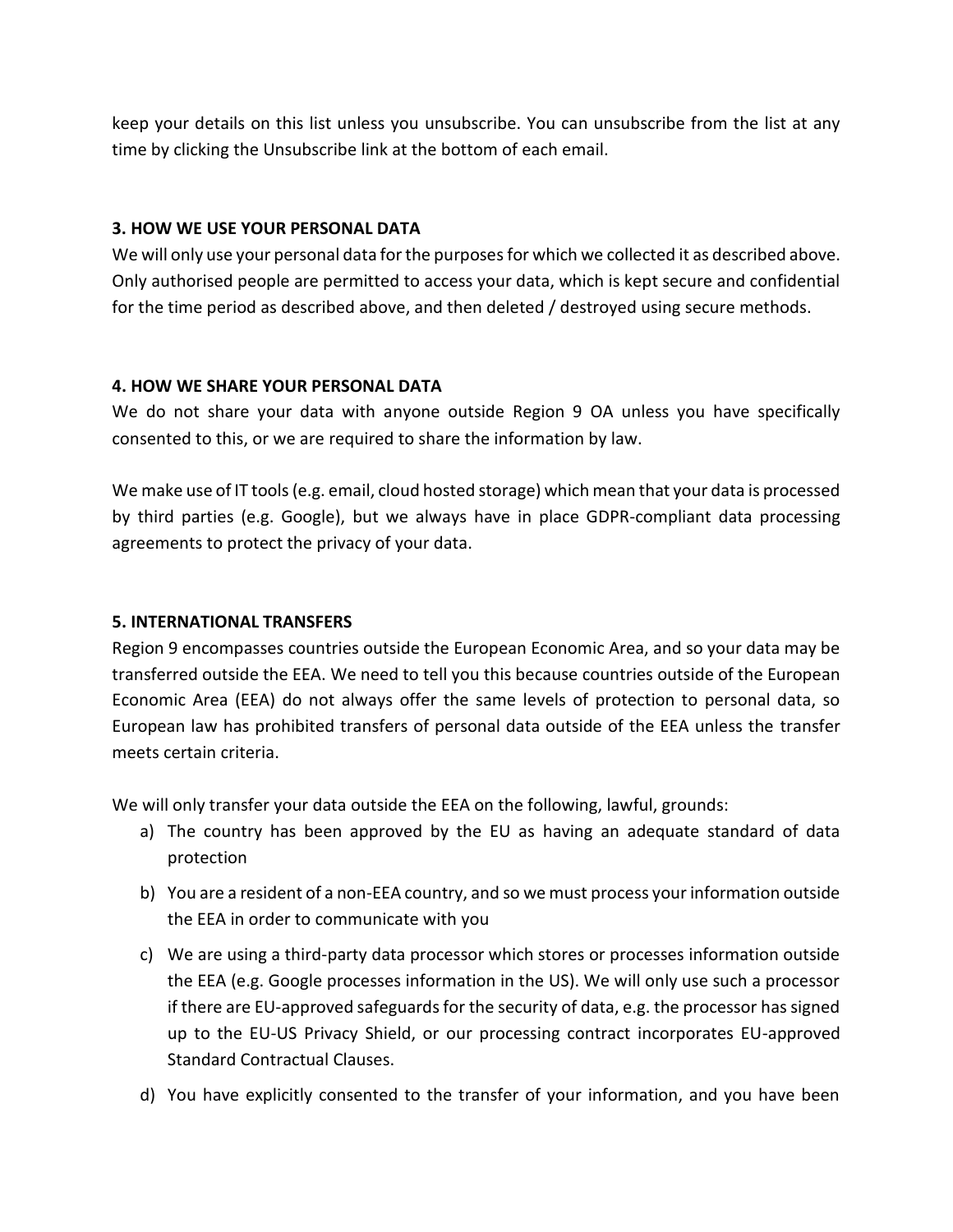warned of the possible risks of the transfer

#### **Important note about transfers outside the EEA under (d) above (consent):**

The Region 9 Service Board may include OA members who come from areas outside the EEA, due to the wide geographical scope of the Region. In carrying out the business of the Region the Board will need to communicate via email, and we also use a shared Dropbox folder. If a Board member receives an email containing personal data outside the EEA, or makes use of the Dropbox folder to access personal data from outside the EEA, **they will be transferring that data outside the EEA**.

Depending on the country where the Board member is based, the EU may have made a finding that there are adequate data protection standards in place. However, it is possible that the Board member is based on a country where there is no such finding.

We only share information between Board members where this is genuinely and reasonably needed to conduct the business of the Region. For example: the Secretary will access the list of email addresses in order to send out minutes, and the General Officer will use the list of people who have sign up to receive announcements in order to send them out. All Board members are bound by data protection policies, and information security policies, and will be required to delete information as directed.

In order for us to carry out the business of the Region lawfully, we need to address the possibility that your personal data is accessed by a Board member who is based outside the EEA in a country where the EU has not made a finding of adequacy. **We therefore need your consent** for your personal data to be accessed from outside the EEA. At the bottom of this form you will be asked to give your consent.

#### **6. YOUR LEGAL RIGHTS**

Under certain circumstances, you have rights under data protection laws in relation to your personal data:

- a) the right to receive a copy of the personal data we hold about you;
- b) the right to request rectification or erasure of your personal data, or restriction of processing concerning you, or to object to processing;
- c) where processing is based on consent, the right to withdraw consent at any time, without affecting the lawfulness of processing based on consent before its withdrawal;
- d) the right to lodge a complaint with a supervisory authority for data protection In the UK this is the Information Commissioners Office (www.ico.org.uk).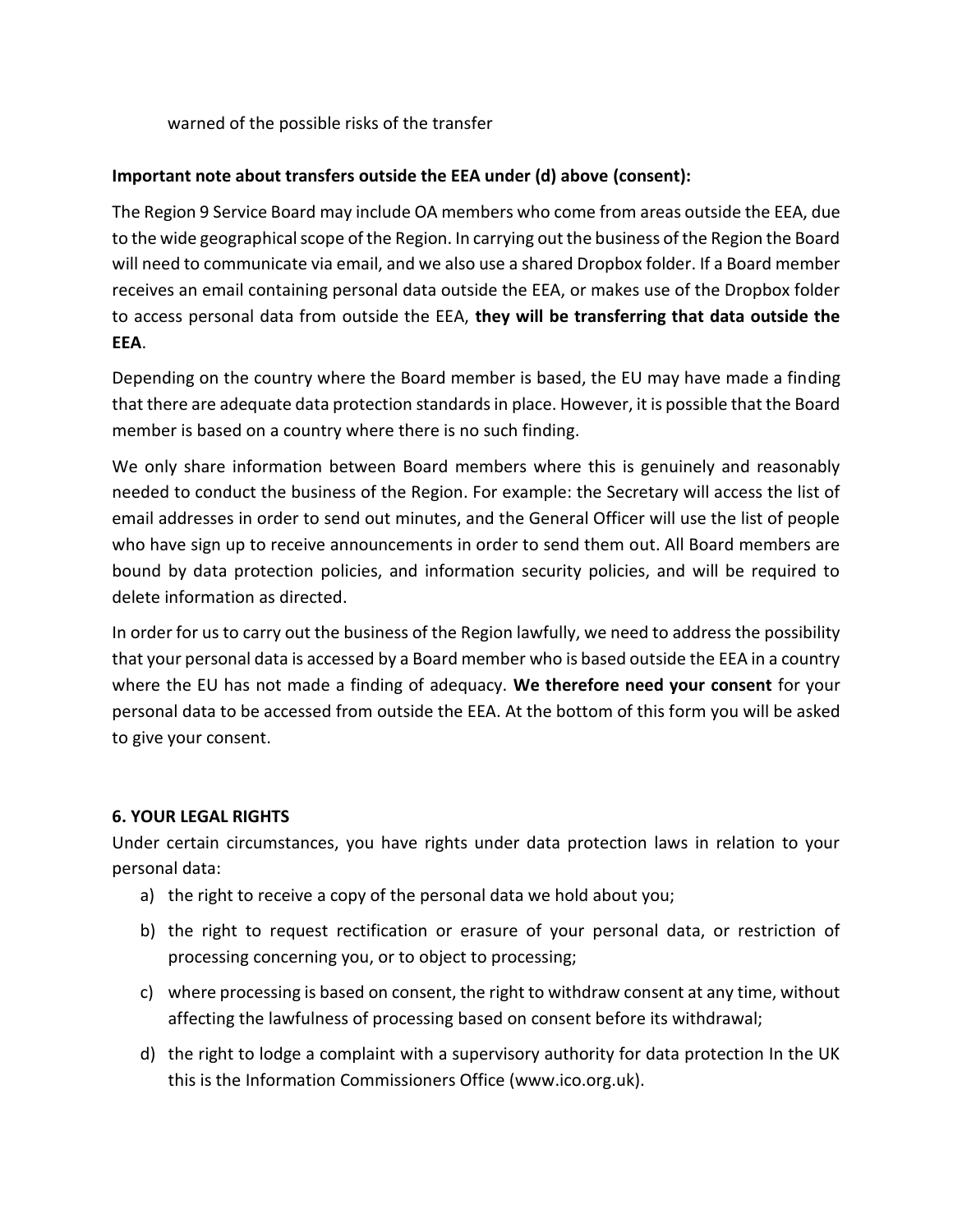If you would like to exercise any of these rights then please contact us at [chair@oaregion9.org](mailto:chair@oaregion9.org)*.*

*Please sign this form on the next page.*